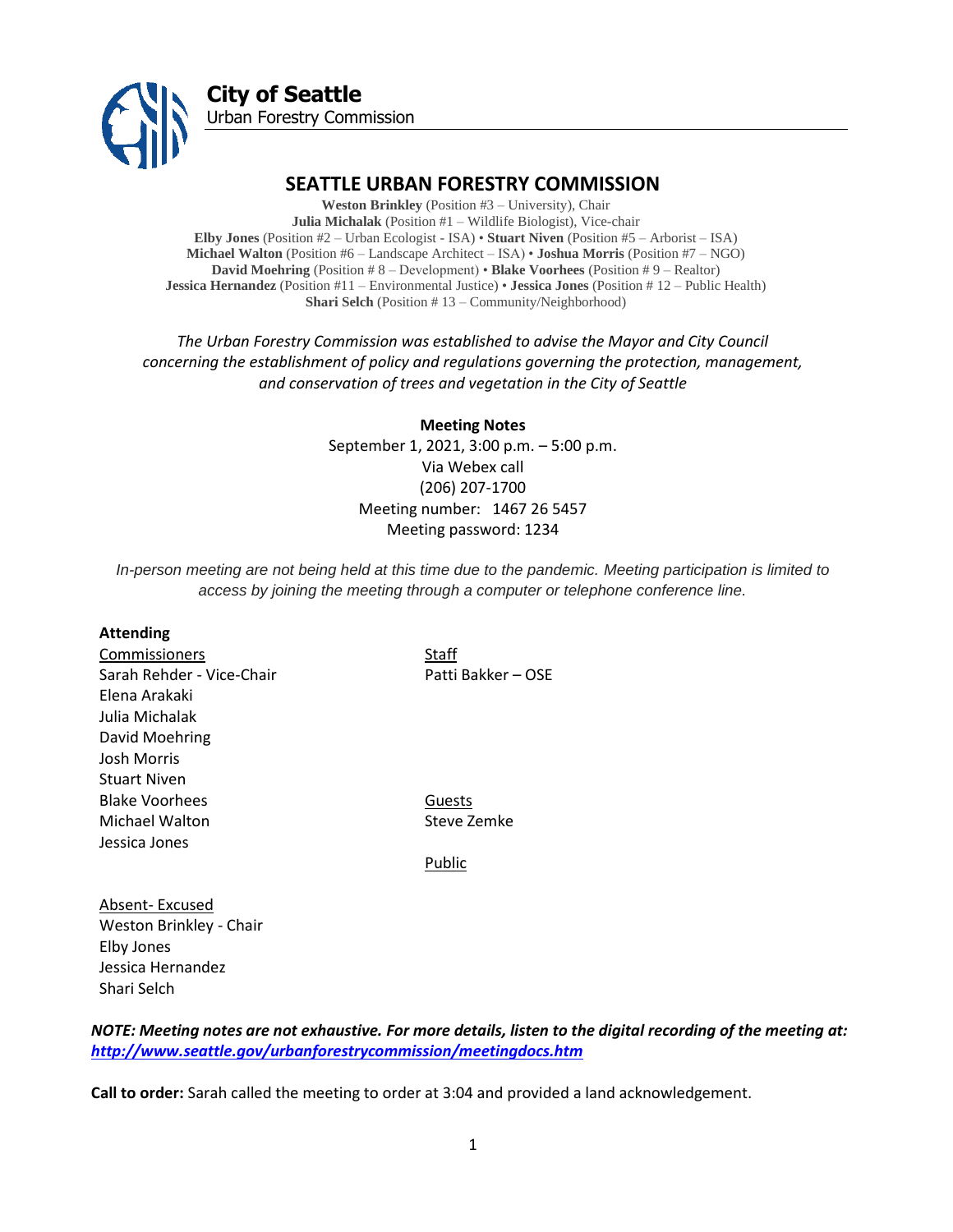### **Public comment:**

Steve Zemke – some recommendations on the SLI draft letter, adding clarity around inside and outside development, adding information to item 3 regarding SDCI, and noting that Portland's in-lieu program has raised significant funds for tree work there.

## **Chair, Committees, and Coordinator report:**

Patti provided the update that for the October meetings, we will still be using the virtual Webex venue. November now would be the first possible meetings to have a hybrid in-person/virtual model if in-person gatherings are allowed by the Mayor at that time. Other updates included:

- The next quarterly briefing on tree regulations updates by SDCI and OSE to Council's Land Use and Neighborhoods Committee will be on September 24<sup>th</sup>.
- City staff have been working with Mayor's Office staff on the SLI and hope to be able to provide an update and discuss at next week's meeting.
- The UF Management Plan documents are under final review and should be posted this month.

# **Vice-Chair Elections**

Patti provided a recap of the process for voting anonymously and invited Commissioners to vote whether they confirm Julia as Vice-Chair. She reported that there were no further nominations of Commissioners to fill the Vice-Chair position, and provided a summary of the need for filling the position at this time. The Commission proceeded to address the approval of August notes while votes were being submitted and tallied. Subsequently, Julia was confirmed as Vice-Chair, with all votes submitted (8) being cast to confirm Julia.

# **Action: Julia Michalak was confirmed as Vice-Chair by anonymous vote of the Commission.**

# **Approval of August 4 and 11 meeting notes**

**ACTION: A motion to approve the August 4 meeting notes as written and amended was made, seconded, and approved.** 

**ACTION: A motion to approve the August 11 meeting notes as written and amended was made, seconded, and approved.** 

## **SPR Strategic Plan**

Selena Elmer provided a briefing on the department's process. They had developed the Strategic Plan to guide the department's work for the next six-year cycle, and published that in March 2020, but are now reevaluating to confirm priorities with the community and important groups and boards, like the UFC. They are leading with equity in this work, so important to acknowledge systems of racism and how/why there is a need to go back out to community to engage on the Plan after 2020.

The Plan includes an underlying through-line of their work called the Pathway to Equity, implementing the city's Race and Social Justice Initiative. Steps include development of an equity scorecard, necessary adjustments, providing training for staff and rethinking ways of engaging the community. Work is organized around four pillars – healthy people, healthy environment, strong communities, organizational excellence and the ways the department works toward those. in reexamining those pillars and adjusting to the impacts of 2020, there are four lenses they are using in responding to community needs: racial reckoning, climate change, public health and well-being, economic downturn. Selena provided an outline of the 2021 engagement process and the actions/activities they are undertaking. She pointed to the other materials that were provided on the department's work in this effort. This presentation provided the set-up for Park Commissioners to lead an exercise aimed to get input from Commissioners.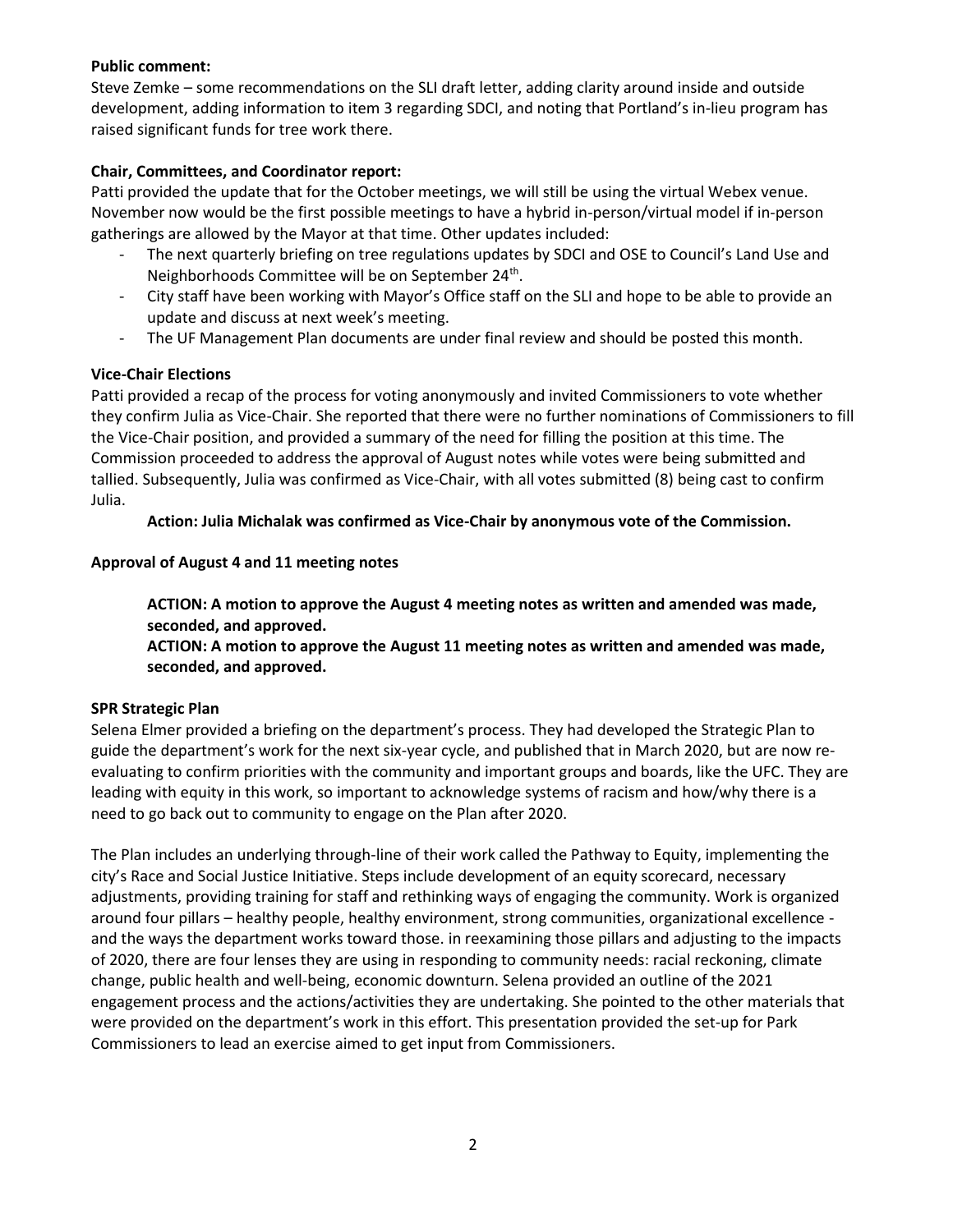The exercise involved moving through the four topics Selena referred to (racial reckoning, climate change, public health and well-being, economic downturn). Commissioners provided feedback in those four areas, including:

- Public health and well-being: the importance of park areas especially as we increase density; and suggestions on providing culturally appropriate programming; moving away from use of anticoagulant rodenticides.
- Racial equity: way-finding to increase safety, and providing that wayfinding in multiple languages; programming geared to specific marginalized groups to increase their inclusion and feeling welcome.
- Economic recovery: paying folks to do the restoration work rather than relying on volunteers (who don't tend to be diverse); including maintenance funding when acquiring lands/assets; recruit more staff from the communities being served; provide more work-flexible spaces to support those who aren't as able to work from home.
- Climate change: reducing carbon footprint by eliminating gas powered equipment; the need to understand the tree planting capacity of the city and setting goals for planting in those spaces available; green roofs as a way to reduce carbon footprint as we do things like increase air conditioning in homes and cooling centers.

Selena provided a timeline of next actions on this process, and provided options for continuing to provide feedback.

Jessica covered some updates on the Board of Park Commissioners. The Board of Park Commissioners had existed for decades, then the Park District Oversight Board was developed about seven years ago. To reduce confusion and increase efficiency, they merged the two Boards into one: the Board of Parks and Recreation Commissioners. They are recruiting to fill two positions with individuals that are also serving on other City Boards and Commissions.

Sarah offered Commissioners time to provide any additional feedback on this topic, and asked if any Commissioner was willing to draft the thank you letter. Josh volunteered do.

## **Urban Forestry Consolidation Statement of Legislative Intent letter**

Sarah set up the discussion, reviewing the recommendations included in the draft letter and noting the tone and language currently included in the draft. She suggested that clarity in the recommendations could be addressed.

Commissioners discussed and worked through some options for the recommendation(s) on where authority for tree protections should live. Currently, accountability within SDCI is/may be lacking, so Commissioners discussed options for accountability in tree regulations enforcement, and how to ensure structure and content of the letter conveys their recommendations.

There is need to further edit and reorganize this recommendation letter, so the Commission will revisit at the September 8<sup>th</sup> meeting.

## *NOTE: Meeting notes are not exhaustive. For more details, listen to the digital recording of the meeting at: <http://www.seattle.gov/urbanforestrycommission/meetingdocs.htm>*

### **Public comment:**

Steve Zemke – the tree protections is a complex issue, language in the draft letter is appropriate; tree protections have not moved forward despite work on it for 10-12 years. Needs an independent department, not OSE, with a department head who is accountable to someone other than the Mayor.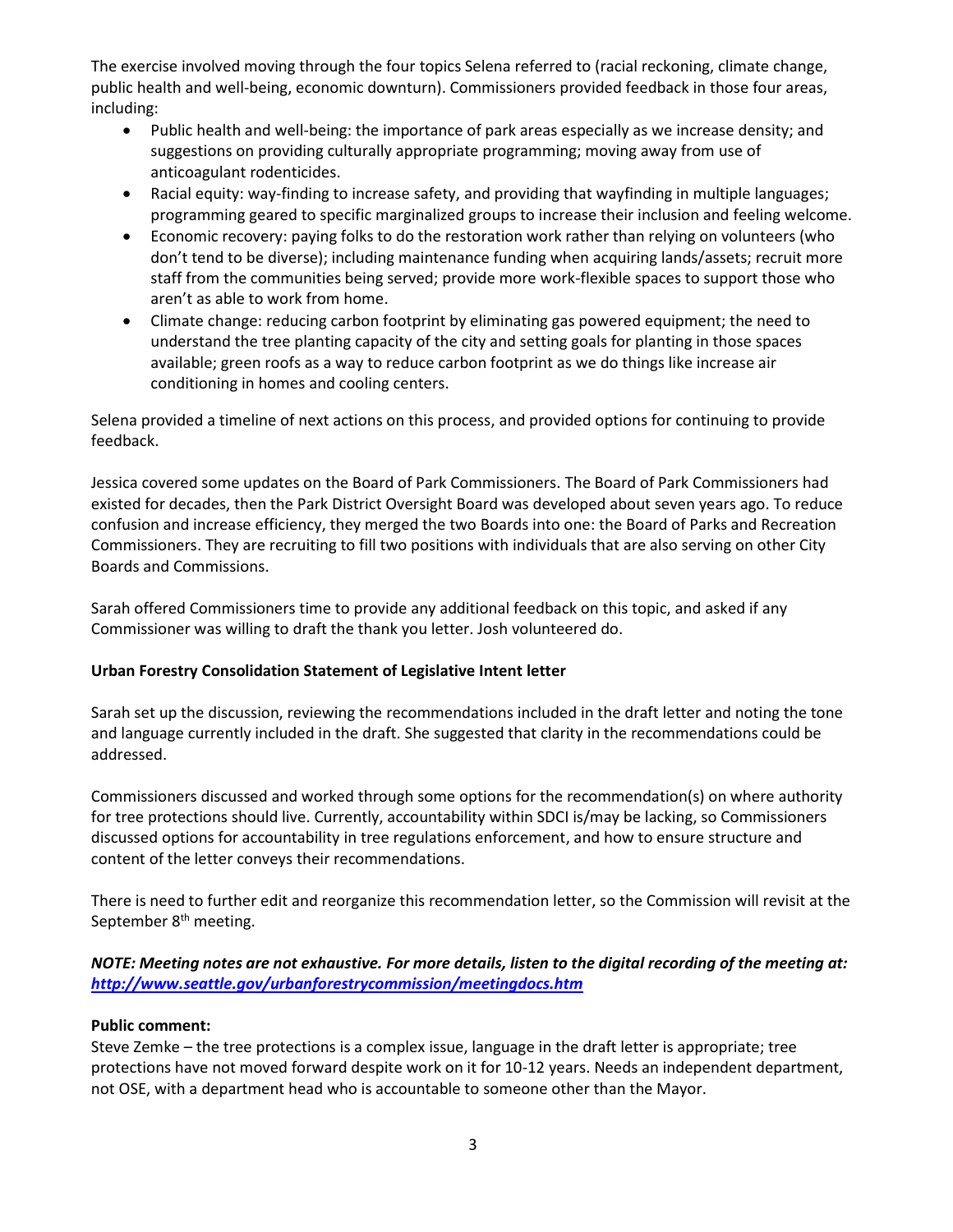**Adjourn:** The meeting was adjourned at 5:00 PM.

## **Meeting Chat:**

from Julia Michalak she/her to everyone: 3:22 PM Thank you! :) from Joshua Morris to everyone: 3:22 PM Congratulations! Thank you, Julia! :) from Elena Arakaki to everyone: 3:22 PM Yay Julia! from Michael Walton to everyone: 3:22 PM Congrats Julia! from Elmer, Selena to everyone: 3:40 PM Also feel free to use the chat, we'll record thoughts shared here as well! From Julia Michalak she/her to everyone: 3:22 PM Thank you! :) from Joshua Morris to everyone: 3:22 PM Congratulations! Thank you, Julia! :) from Elena Arakaki to everyone: 3:22 PM Yay Julia! from Michael Walton to everyone: 3:22 PM Congrats Julia! from Elmer, Selena to everyone: 3:40 PM Also feel free to use the chat, we'll record thoughts shared here as well! from Elena Arakaki to everyone: 3:45 PM For culturally relevant programming, it's really important to have staff from within the community leading the events. If there aren't SPR staff who live in the area, then paying community partners to host events would make residents feel more welcome, and also help with local outreach. from Joshua Morris to everyone: 3:50 PM Forgot to mention: parks can be a leader in moving away from using second generation anticoagulant rodenticides for rodent control. SGARS have infiltrated the food web have negative imapacts on wildlife, pets, and sometimes children. The City's B Contract for pest control is up for renewal, would be great to have a blanket contract with a pest company that offers less-toxic rodent control services. from David Moehring to everyone: 3:50 PM Enjoyed the gaps analysis by Parks in 2017: http://www.seattle.gov/parks/about-us/policies-and-plans/2017 parks-and-open-space-plan from Elmer, Selena to everyone: 3:51 PM @David - we are due to renew our Parks and Open Space plan in the next couple of years, so that gap analysis will be refreshed in the not-too-distant future. Glad it ihas been a good resource! from David Moehring to everyone: 3:52 PM Great from Elena Arakaki to everyone: 3:53 PM Also wayfinding and signage in multiple languages! from Elena Arakaki to everyone: 3:58 PM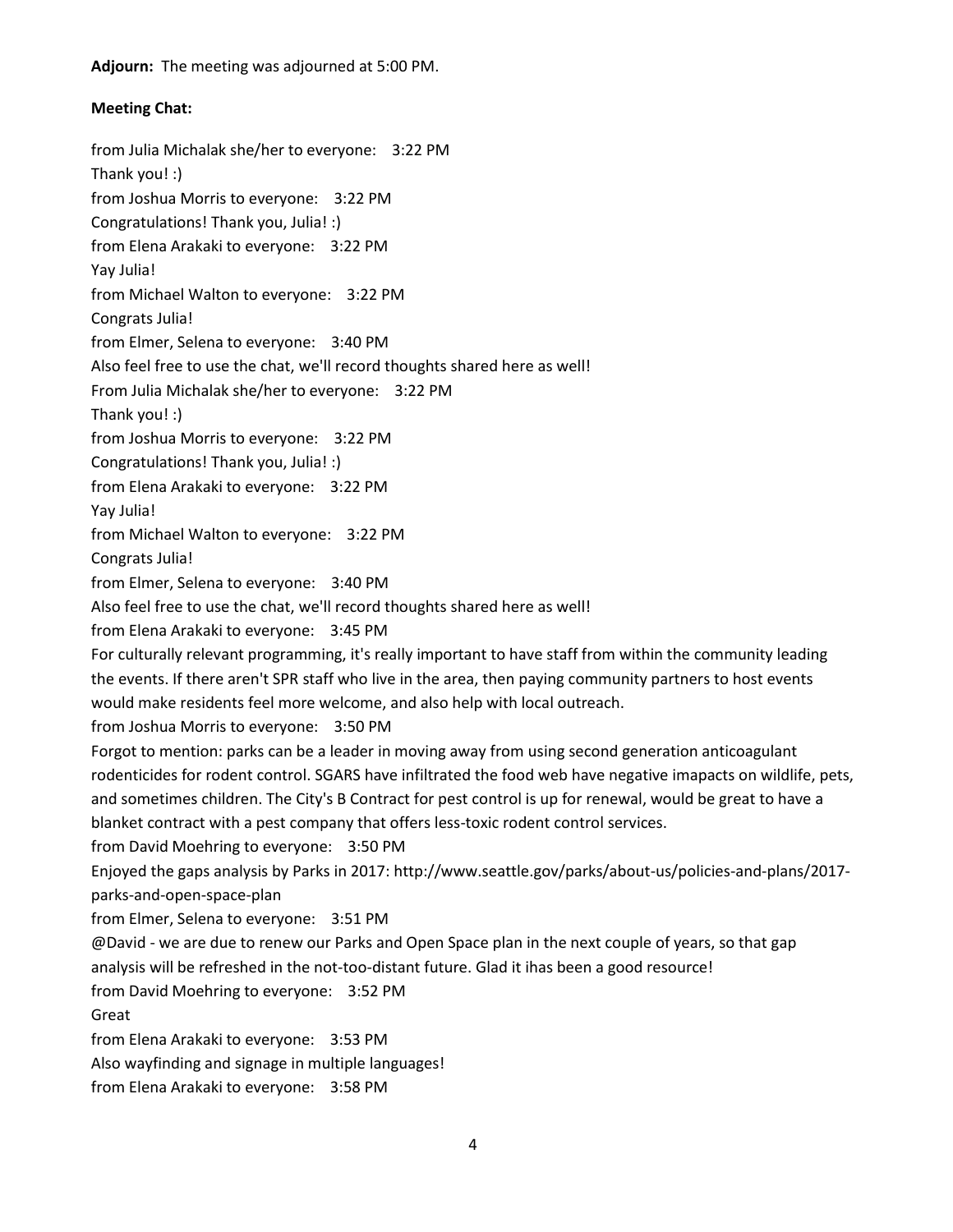Recruit and hire within the communities that the parks serve, especially BIPOC youth, which relates to the racial equity pillar too, and helps create a welcoming environment for local residents

from Elena Arakaki to everyone: 4:01 PM

A way to remove barriers to programs could be to partner with SDOT and Metro and advertise public transportation options to events and parks. Potentially even making a free transit day to encourage ridership and visitation. This would leverage the combined strength of the parks and transit systems so people can take advantage of both.

from David Moehring to everyone: 4:04 PM

On Elena's good point, youth at high schools are required, I believe, to be involved in activity - such as Parks maintenance and youth programs.

from Joshua Morris to everyone: 4:04 PM

Reduce CO2 footpring: eliminate gas powered trimmers, leaf blowers, etc.

from KellyMcCaffrey to everyone: 4:10 PM

Does SPR interact with DirtCorps? Referring back to the economic recovery and the connection between maintenance and training of forestry and stewardship. I work for the Conservation Districts, and this morning some project managers were just talking about the difficulty in accessing sufficient supply of contractors for restoration crews.

from David Moehring to everyone: 4:13 PM

Regarding economic recovery , Curious : how much access does Parks have to "Infrastructure" grants.

from Bakker, Patricia to everyone: 4:14 PM

@Kelly - yes, SPR does contract with DIRT Corps through the Green Seattle Partnership. Michael and Lisa,

who are in this meeting, can provide more info on that.

from Elmer, Selena to everyone: 4:18 PM

Online Open House & survey: sprstrategicplan.infocommunity.org

Open until October 13!

from Elmer, Selena to everyone: 4:18 PM

Strategic Plan feedback can be sent to: PKS\_SPRStrategicPlan@seattle.gov

from Elmer, Selena to everyone: 4:18 PM

Website with updates: Seattle.gov/parks/strategicplan

from Elmer, Selena to everyone: 4:19 PM

Park District funding process: Seattle.gov/seattle-park-district

from Jessica Farmer she/her to everyone: 4:22 PM

If you are interested in serving on the Board of Parks and Recreation Commissioners, or have any questions,

please reach out paula.hoff@seattle.gov or Rachel.acosta@seattle.gov.

from Elmer, Selena to everyone: 4:22 PM

If you are interested in serving on the Board of Parks and Recreation Commissioners, or have any questions, please reach out paula.hoff@seattle.gov or Rachel.acosta@seattle.gov.

from KellyMcCaffrey to everyone: 4:23 PM

Thinking back to your comments too, curious to know if your commission interacts with City Forest Credits? from Joshua Morris to everyone: 4:38 PM

Just to repost Steve Zemke's suggestions: In item 2 after "A Division within SDCI be created with authority and accountability to manage trees and vegetation" add "on private property both during development and outside development "

item 3 add

"SDCI has a 20-year record of prioritizing development over tree and urban forestry protection. Both need to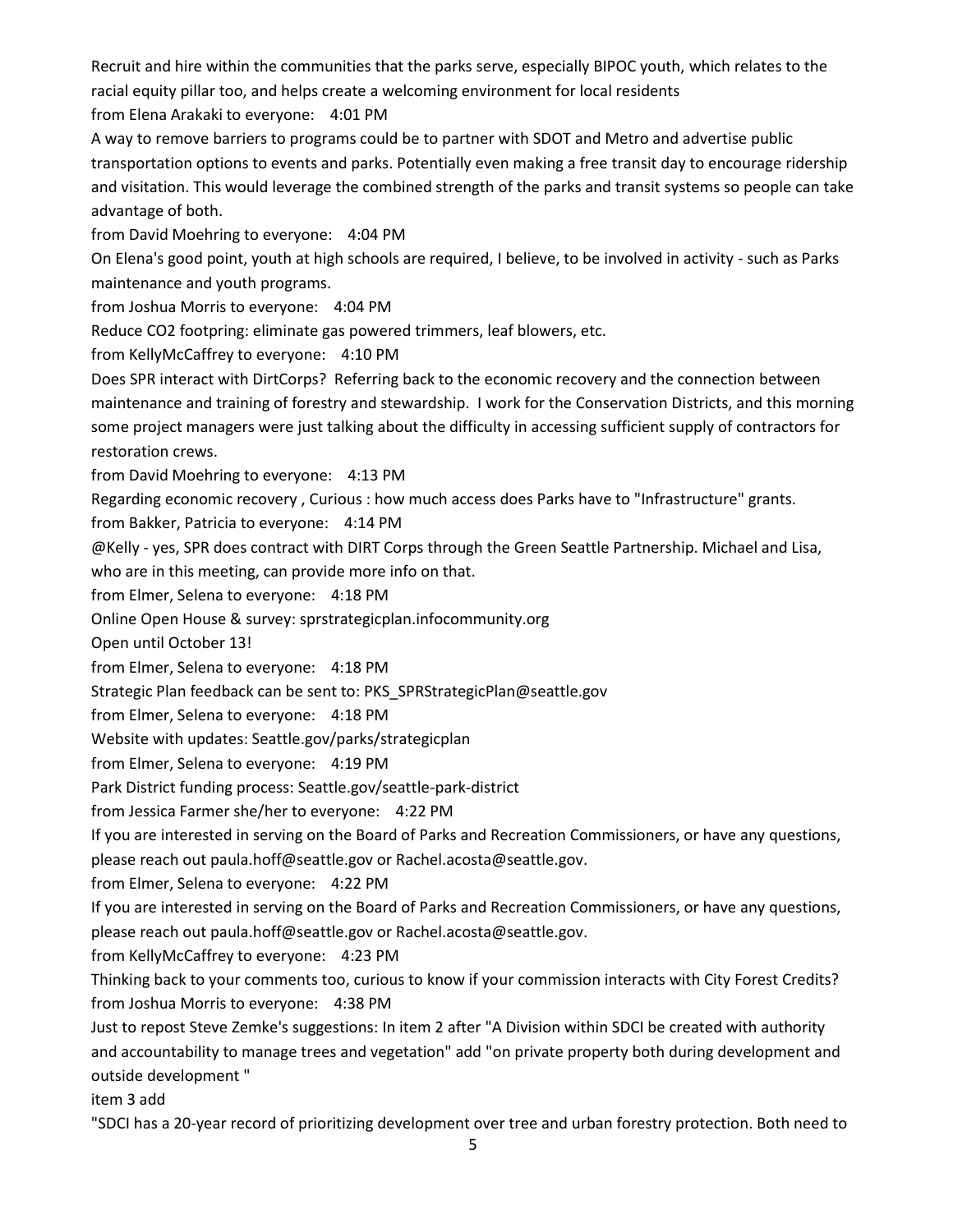be done for a healthy, livable city that addresses climate change, environmental equity, race and social justice, and housing affordability.

The city needs to adequately fund its tree and urban forestry programs. One way is to implement an in-lieu fee for trees removed based on the size of a tree and its benefits to the city like Portland, Oregon has for trees not replanted on site. Portland's Tree Planting and Maintenace Fund currently has \$4 million dollars in its latest budget report."

from David Moehring to everyone: 4:52 PM

Example from Portland: Handled by Parks & Rec, not their construction department:

https://www.portland.gov/sites/default/files/2020-08/tree-removal-replanting-permit-application.pdf from David Moehring to everyone: 4:56 PM

I am not comfortable with the SLI direction: May UFC invite someone from Urban Forestry with Tel: 503-823- TREE (8733) email: trees@portlandoregon.gov

web: portlandoregon.gov/tree

## **Public input: (see next page and posted notes):**

**From:** dwisner@runbox.com <dwisner@runbox.com> **Sent:** Friday, August 13, 2021 10:56 PM **To:** Bakker, Patricia <Patricia.Bakker@seattle.gov> **Subject:** Please Update Seattle's Tree Ordinance

Urban Forestry Commission Coordinator Patti Bakker,

It's time to end the delay by the Seattle Department of Construction and Inspections (SDCI) on presenting the Seattle City Council with an updated draft Tree and Urban Forest Protection Ordinance. Over the last 12 years, the City Council has repeatedly asked SDCI for an updated workable and effective ordinance draft to consider and it is obvious SDCI is not responding as requested. In its recent Resolution 31902, the Council gave specific issues for SDCI to address.

If SDCI cannot respond in a timely manner, please remove tree and urban forestry protection from their Department. As the City Auditor proposed in 2009, transfer tree and urban forestry oversight and authority to the Office of Sustainability and the Environment. SDCI has a conflict of interest in tree oversight – their priority mission has been to help developers build, not protect trees. Years of inaction on effective oversight and protection of trees by SDCI demands that a separate entity like OSE take over the city's responsibility to protect and enhance our urban forest.

Seattle's trees and urban forest are vital to keeping our city healthy and livable. Trees and the urban forest comprise a vital green infrastructure. Trees reduce air pollution, storm water runoff and climate impacts like heat island effects, while providing essential habitat for birds and other wildlife. They are important for the physical and mental health of our residents.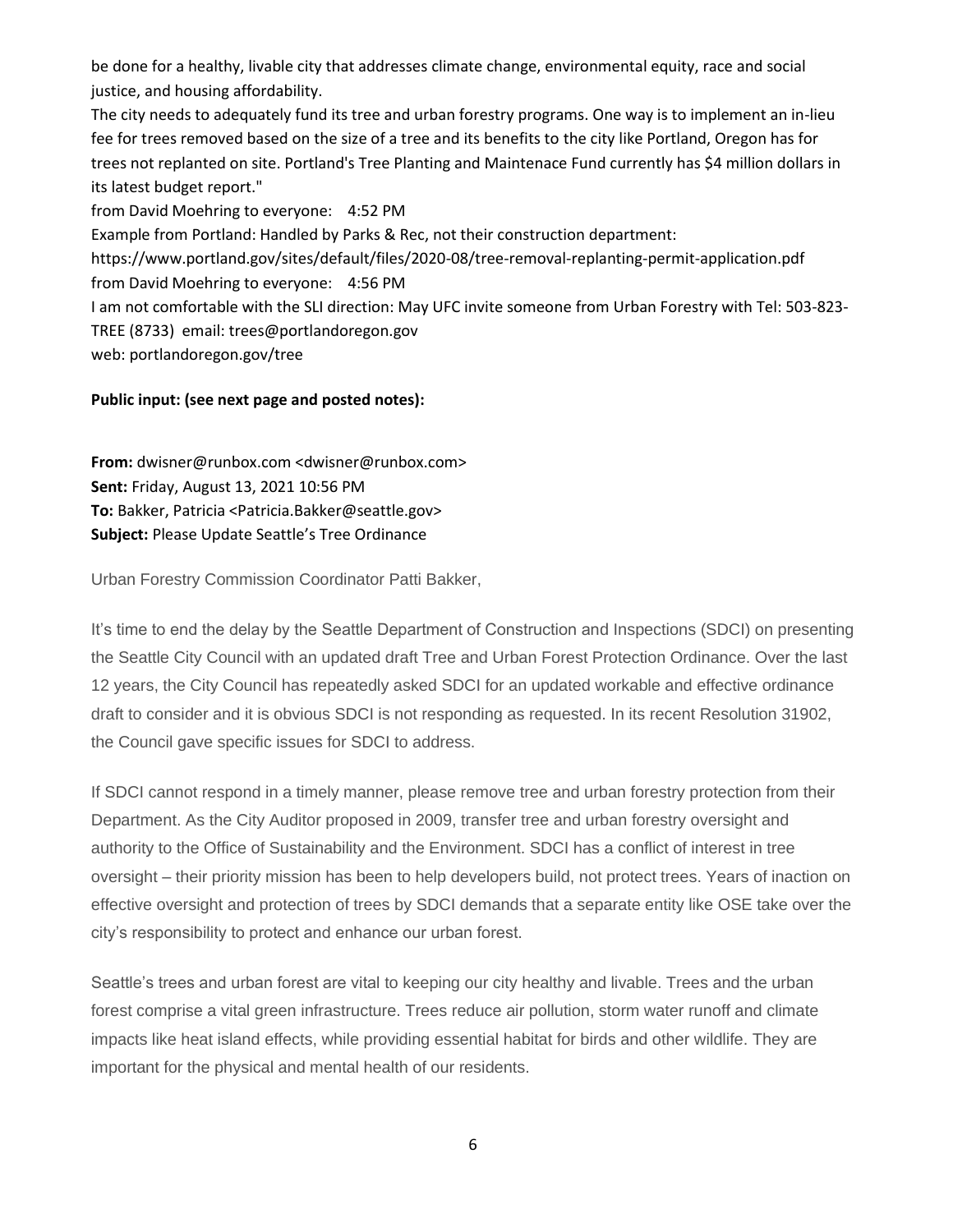Seattle's rapid growth and an outdated tree ordinance are reducing these beneficial effects as trees are removed and not replaced. It is urgent to act now to stop this continued loss of trees, particularly large mature trees and tree groves. It is important to promote environmental equity as trees are replaced.

Please update Seattle's Tree Protection Ordinance as recommended in the latest draft by the Seattle Urban Forestry Commission.

Here are the key provisions that need to be in the updated tree ordinance:

1. Expand the existing Tree Removal and Replacement Permit Program, including 2-week public notice and posting on-site, as used by the Seattle Department of Transportation (SDOT) – to cover all Significant Trees (6" and larger diameter at breast height (DBH)) on private property in all land use zones, both during development and outside development.

2. Require the replacement of all Significant Trees removed with trees that in 25 years will reach equivalent canopy volume – either on site or pay a replacement fee into a City Tree Replacement and Preservation Fund. Allow the Fund to also accept fines, donations, grants and set up easements.

3. Retain current protections for Exceptional Trees and reduce the upper threshold for Exceptional Trees to 24" DBH, protect tree groves and prohibit Significant Trees being removed on undeveloped lots.

4. Allow removal of no more than 2 Significant non-Exceptional Trees in 3 years per lot outside development

5. Establish one citywide database for applying for Tree Removal and Replacement Permits and to track changes in the tree canopy.

6. Post online all permit requests and permit approvals for public viewing.

7. Expand SDOT's existing tree service provider's registration and certification to register all Tree Service Providers (arborists) working on trees in Seattle.

8. Provide adequate funding in the budget to implement and enforce the updated ordinance.

### [dwisner@runbox.com](mailto:dwisner@runbox.com)

600 W. Olympic Pl., Apt. 504 Seattle, Washington 98119

**From:** Kimberly Garmoe <info@email.actionnetwork.org> **Sent:** Sunday, August 15, 2021 12:21 AM **To:** Bakker, Patricia <Patricia.Bakker@seattle.gov> **Subject:** End the delay! Adopt, with amendments, SDCI's Director's Rule 13-2020

Urban Forestry Commission Coordinator Patti Bakker,

As recent record temperatures have demonstrated, the climate crisis is real. Trees are a buffer to help reduce extreme temperature impacts in urban areas.

Please adopt, with the amendments recommended by the Seattle Urban Forestry Commission, SDCI's Director's Rule 13-2020 (Designation of Exceptional and Significant Trees, Tree Protection, Retention,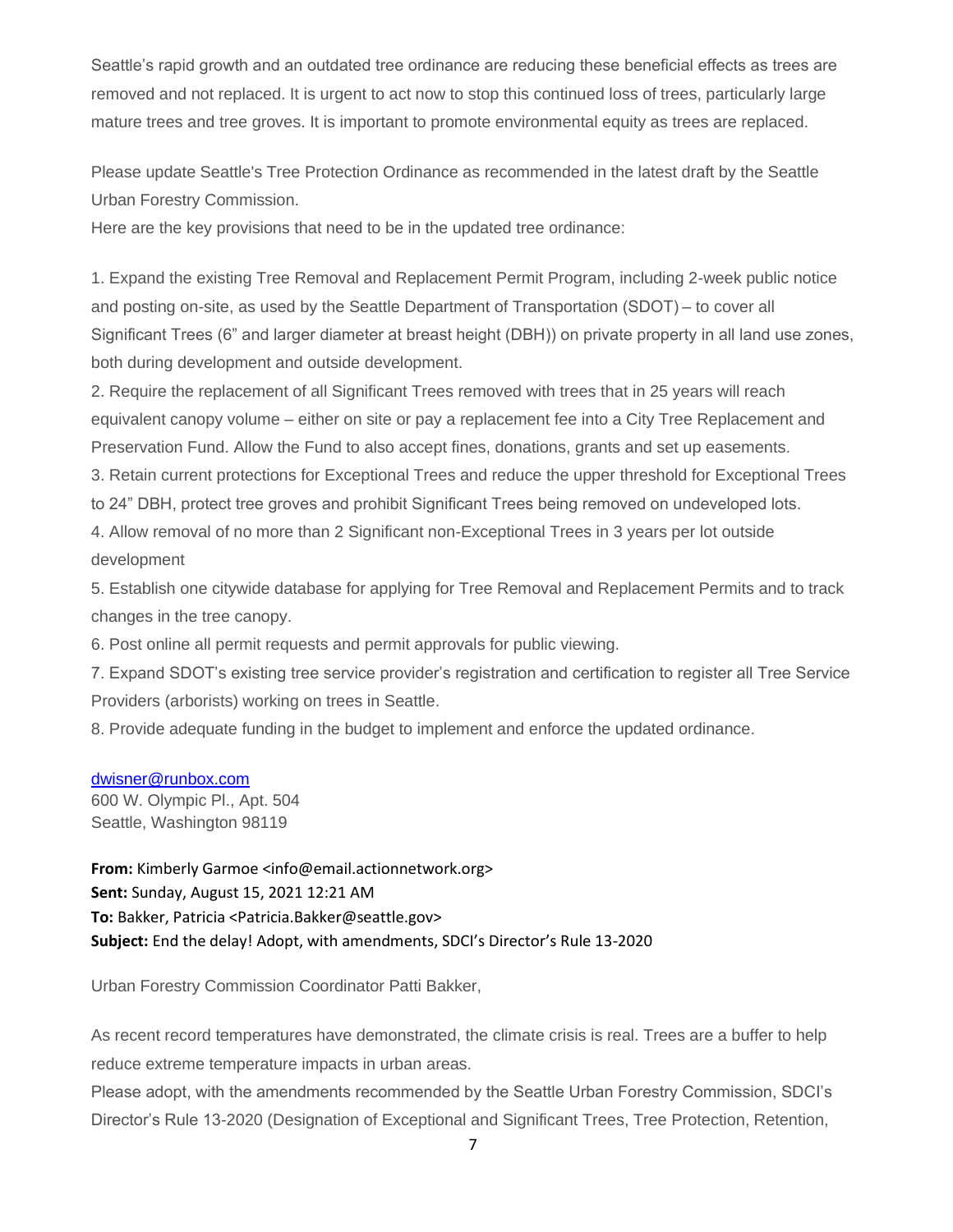and Tree Removal during land division, including tree service provider requirements).

Seattle must move forward now, without the delay urged by some, in adopting this updated Director's Rule with the amendments proposed below. This process of increasing protection for our urban forest was first proposed by the Seattle City Council 12 years ago and is long overdue.

The following updates as proposed in the draft Director's Rule are great steps forward:

• Reducing the upper threshold on exceptional trees to 24 inches in diameter at standard height (DSH) from 30 inches • Designating trees 6 inches DSH and larger as protected trees, starting in the platting and short platting process

• Requiring Tree Care Providers to register with the City as the Seattle Dept. of Transportation already requires

• Continuing protection of tree groves as exceptional trees, even if a tree is removed from the grove

• Making clear that all exceptional trees removed during development must be replaced per SMC 25.11.090

• Tightening tree removal requirements for exceptional trees as hazard trees

The following changes to the draft Director's Rule are needed:

• Change Subject Title to remove words "land division" and replace with "Development"

• PURPOSE AND BACKGROUND. add "SMC 23 requires that all trees 6 inches DSH and larger must be indicated on all site plans throughout the platting and sub-platting process, and that projects must be designed to maximize the retention of existing trees. This requirement continues throughout any subsequent development on all lots in all zones in the city."

• SECTION 1. Reduce the number of trees and sizes required to be a tree grove. Kirkland, Woodinville, and Duvall all define a tree grove as "a group of 3 or more significant trees with overlapping or touching crowns." Include street trees in groves.

• Add "Significant trees may become exceptional as they grow in size. They are future replacements in the urban forest for exceptional trees when they die. Development projects must be designed to maximize the retention of both exceptional and significant trees to maintain a diversity of tree species and ages."

• Add "All replacement trees regardless of size are protected trees and can't be removed."

• SECTION 2. Change the heading to "TREE PROTECTION". Remove references to "Exceptional Trees" only and change to "Trees". e.g., change "Exceptional Tree Protection Areas" to "Tree Protection Areas". • SECTION 4. Add "The Director shall have the authority to allow replacement trees on both public and

private property to meet the goals and objectives of race and social justice under Seattle's Equity and Environment Initiative."

• Under SMC 25.11.090 the Director has the authority to require "one or more trees" to be planted as replacement trees for removed exceptional trees during development. The number of trees required should increase with the size of the tree removed, with a goal to achieve equivalent canopy area and volume in 25 years. Any in-lieu fee must also rise as the size of the removed tree increases. The city can not wait 80 years to replace an 80-year-old western red cedar tree and expect to maintain its canopy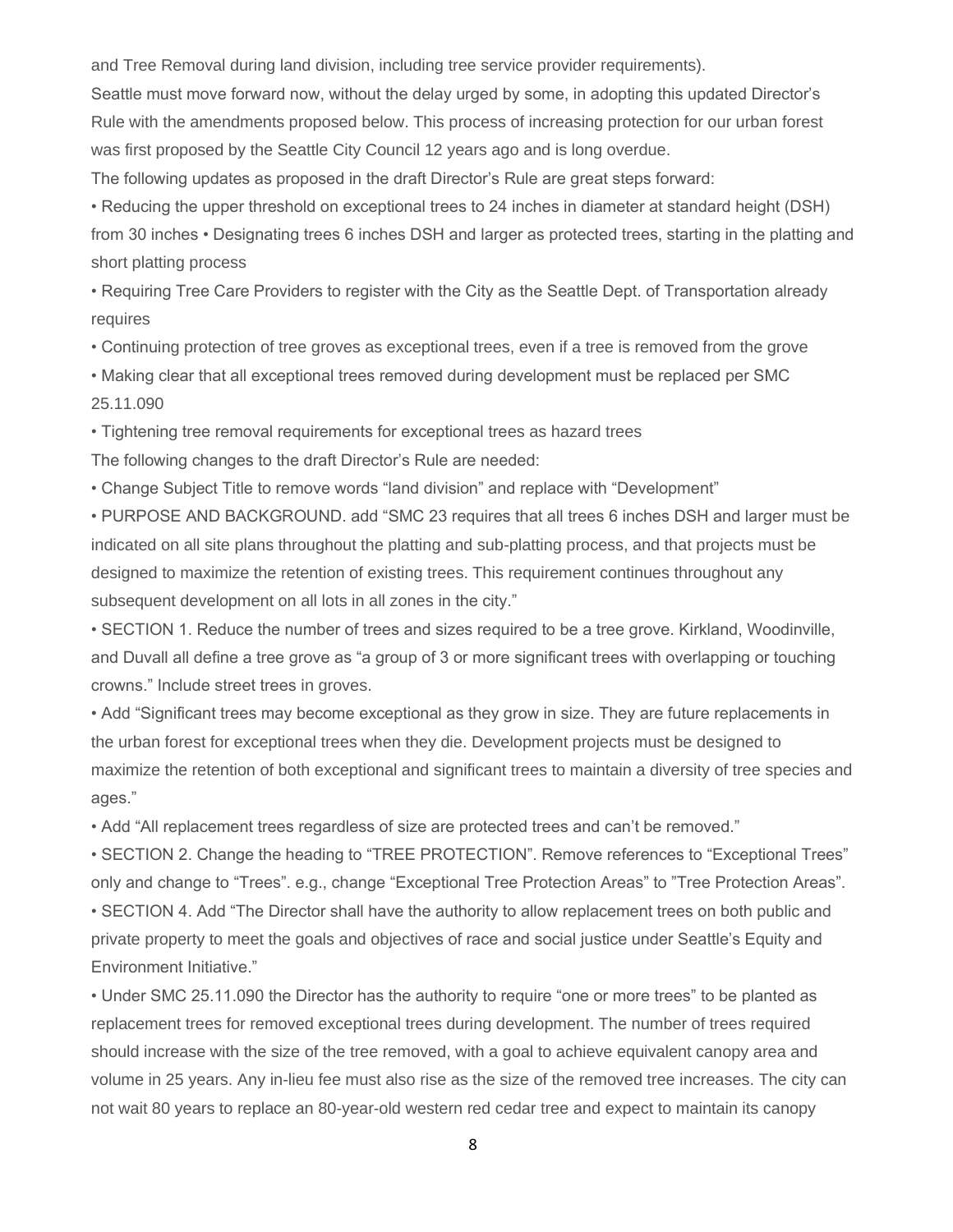goals as large exceptional trees are removed during development.

• SECTION 5. SEPA requirements under SMC 25.05.675 N are for protecting special habitats and need to be considered at the beginning of the development process. The language of this SEPA code section should be included in the Director's Rule to be certain that the code is complied with.

• SECTION 6. SDCI should adopt SDOT's registration process and requirements to assist Tree Care Providers in complying with city code and regulations. Reduce the number of citations that will remove a Tree Care Provider from being registered with the city to no more than 2 per year. Require annual registration same as Seattle business licenses require. Require that Tree Care Provider companies have a WA State contractor's license to ensure they have workers' compensation. Require they have a certificate of insurance that lists the city as an additional insured so the city cannot be sued. Require that all jobs either have a certified arborist on the work site or that they have visited the site and officially sign off on the specific work being done.

Thank you for protecting our urban forest.

Kimberly Garmoe [kagarmoe@gmail.com](mailto:kagarmoe@gmail.com) 6708 Mary Ave NW, Unit A Seattle, Washington 98117

**From:** Mary Keeler <mkeeler@uw.edu> **Sent:** Monday, August 16, 2021 11:47 AM **To:** Bakker, Patricia <Patricia.Bakker@seattle.gov> **Subject:** Please Strengthen Seattle's Tree Ordinance

Urban Forestry Commission Coordinator Patti Bakker,

## We Must Protect Our Green Infrastructure!

It's time to end the delay by the Seattle Department of Construction and Inspections (SDCI) on presenting the Seattle City Council with an updated draft Tree and Urban Forest Protection Ordinance. Over the last 12 years, the City Council has repeatedly asked SDCI for an updated workable and effective ordinance draft to consider and it is obvious SDCI is not responding as requested. In its recent Resolution 31902, the Council gave specific issues for SDCI to address.

If SDCI cannot respond in a timely manner, please remove tree and urban forestry protection from their Department. As the City Auditor proposed in 2009, transfer tree and urban forestry oversight and authority to the Office of Sustainability and the Environment. SDCI has a conflict of interest in tree oversight – their priority mission has been to help developers build, not protect trees. Years of inaction on effective oversight and protection of trees by SDCI demands that a separate entity like OSE take over the city's responsibility to protect and enhance our urban forest.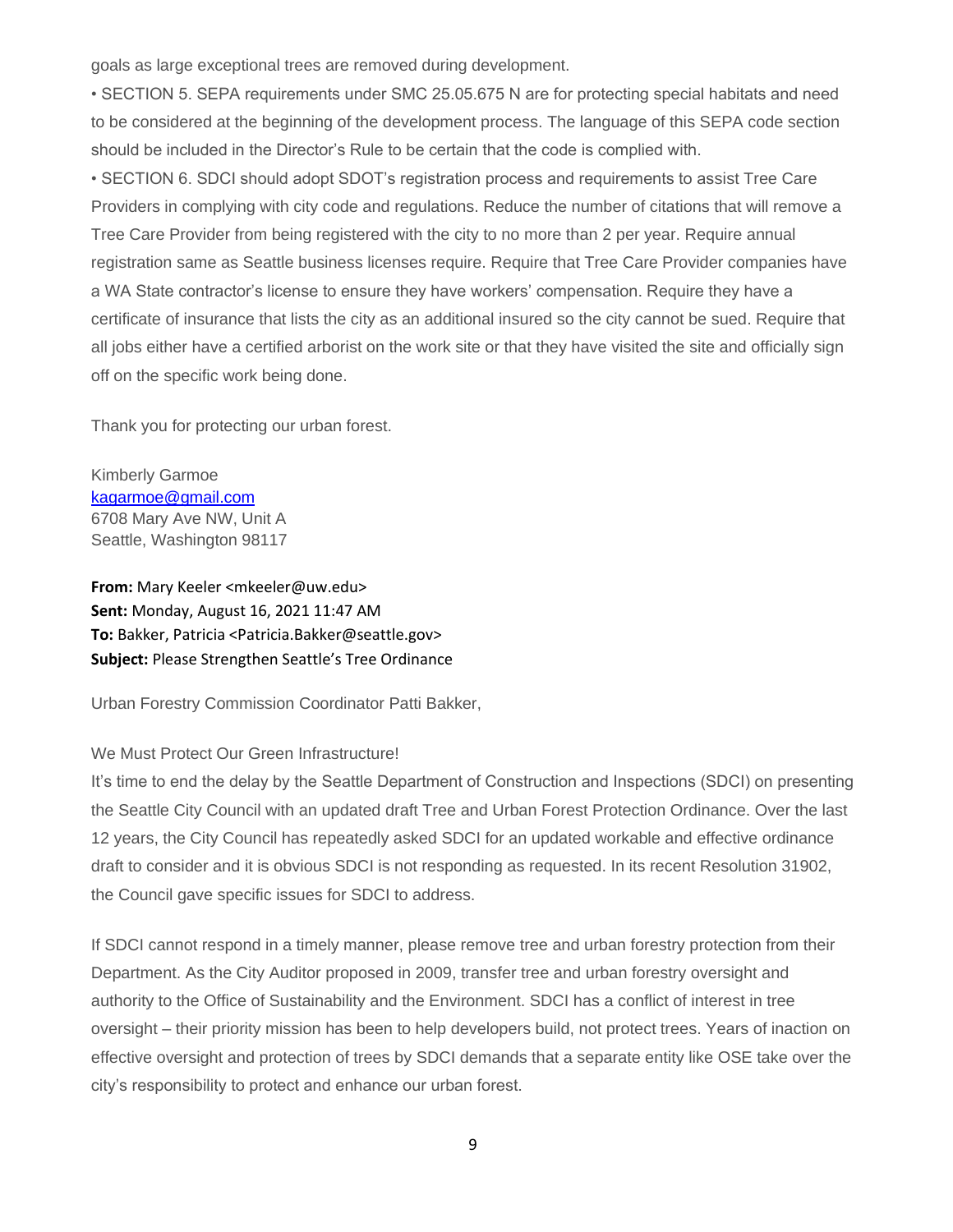Seattle's trees and urban forest are vital to keeping our city healthy and livable. Trees and the urban forest comprise a vital green infrastructure. Trees reduce air pollution, storm water runoff and climate impacts like heat island effects, while providing essential habitat for birds and other wildlife. They are important for the physical and mental health of our residents.

Seattle's rapid growth and an outdated tree ordinance are reducing these beneficial effects as trees are removed and not replaced. It is urgent to act now to stop this continued loss of trees, particularly large mature trees and tree groves. It is important to promote environmental equity as trees are replaced.

Please update Seattle's Tree Protection Ordinance as recommended in the latest draft by the Seattle Urban Forestry Commission.

Here are the key provisions that need to be in the updated tree ordinance:

1. Expand the existing Tree Removal and Replacement Permit Program, including 2-week public notice and posting on-site, as used by the Seattle Department of Transportation (SDOT) – to cover all Significant Trees (6" and larger diameter at breast height (DBH)) on private property in all land use zones, both during development and outside development.

2. Require the replacement of all Significant Trees removed with trees that in 25 years will reach equivalent canopy volume – either on site or pay a replacement fee into a City Tree Replacement and Preservation Fund. Allow the Fund to also accept fines, donations, grants and set up easements.

3. Retain current protections for Exceptional Trees and reduce the upper threshold for Exceptional Trees

to 24" DBH, protect tree groves and prohibit Significant Trees being removed on undeveloped lots.

4. Allow removal of no more than 2 Significant non-Exceptional Trees in 3 years per lot outside development

5. Establish one citywide database for applying for Tree Removal and Replacement Permits and to track changes in the tree canopy.

6. Post online all permit requests and permit approvals for public viewing.

7. Expand SDOT's existing tree service provider's registration and certification to register all Tree Service Providers (arborists) working on trees in Seattle.

8. Provide adequate funding in the budget to implement and enforce the updated ordinance.

Mary Keeler [mkeeler@uw.edu](mailto:mkeeler@uw.edu) 1102 NW 83rd Street Seattle, Washington 98117

**From:** Mary Keeler <mkeeler@uw.edu> **Sent:** Monday, August 16, 2021 11:50 AM **To:** Bakker, Patricia <Patricia.Bakker@seattle.gov> **Subject:** End the delay! Adopt, with amendments, SDCI's Director's Rule 13-2020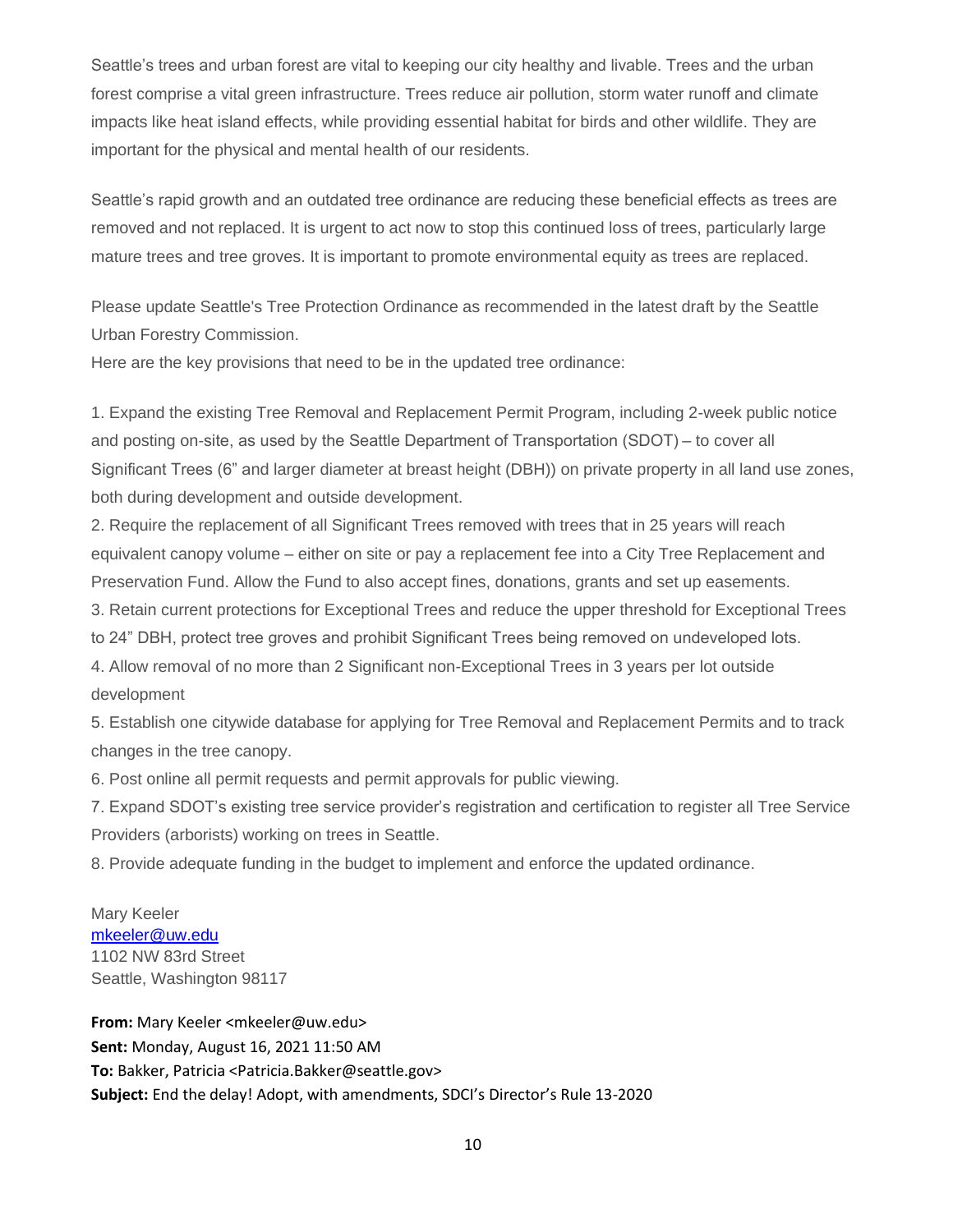Urban Forestry Commission Coordinator Patti Bakker,

We Must Protect Our Green Infrastructure!

As recent record temperatures have demonstrated, the climate crisis is real. Trees are a buffer to help reduce extreme temperature impacts in urban areas.

Please adopt, with the amendments recommended by the Seattle Urban Forestry Commission, SDCI's Director's Rule 13-2020 (Designation of Exceptional and Significant Trees, Tree Protection, Retention, and Tree Removal during land division, including tree service provider requirements).

Seattle must move forward now, without the delay urged by some, in adopting this updated Director's Rule with the amendments proposed below. This process of increasing protection for our urban forest was first proposed by the Seattle City Council 12 years ago and is long overdue.

The following updates as proposed in the draft Director's Rule are great steps forward:

• Reducing the upper threshold on exceptional trees to 24 inches in diameter at standard height (DSH) from 30 inches

• Designating trees 6 inches DSH and larger as protected trees, starting in the platting and short platting process

• Requiring Tree Care Providers to register with the City as the Seattle Dept. of Transportation already requires

• Continuing protection of tree groves as exceptional trees, even if a tree is removed from the grove

• Making clear that all exceptional trees removed during development must be replaced per SMC 25.11.090

• Tightening tree removal requirements for exceptional trees as hazard trees

The following changes to the draft Director's Rule are needed:

• Change Subject Title to remove words "land division" and replace with "Development"

• PURPOSE AND BACKGROUND. add "SMC 23 requires that all trees 6 inches DSH and larger must be indicated on all site plans throughout the platting and sub-platting process, and that projects must be designed to maximize the retention of existing trees. This requirement continues throughout any subsequent development on all lots in all zones in the city."

• SECTION 1. Reduce the number of trees and sizes required to be a tree grove. Kirkland, Woodinville, and Duvall all define a tree grove as "a group of 3 or more significant trees with overlapping or touching crowns." Include street trees in groves.

• Add "Significant trees may become exceptional as they grow in size. They are future replacements in the urban forest for exceptional trees when they die. Development projects must be designed to maximize the retention of both exceptional and significant trees to maintain a diversity of tree species and ages."

• Add "All replacement trees regardless of size are protected trees and can't be removed."

• SECTION 2. Change the heading to "TREE PROTECTION". Remove references to "Exceptional Trees" only and change to "Trees". e.g., change "Exceptional Tree Protection Areas" to "Tree Protection Areas".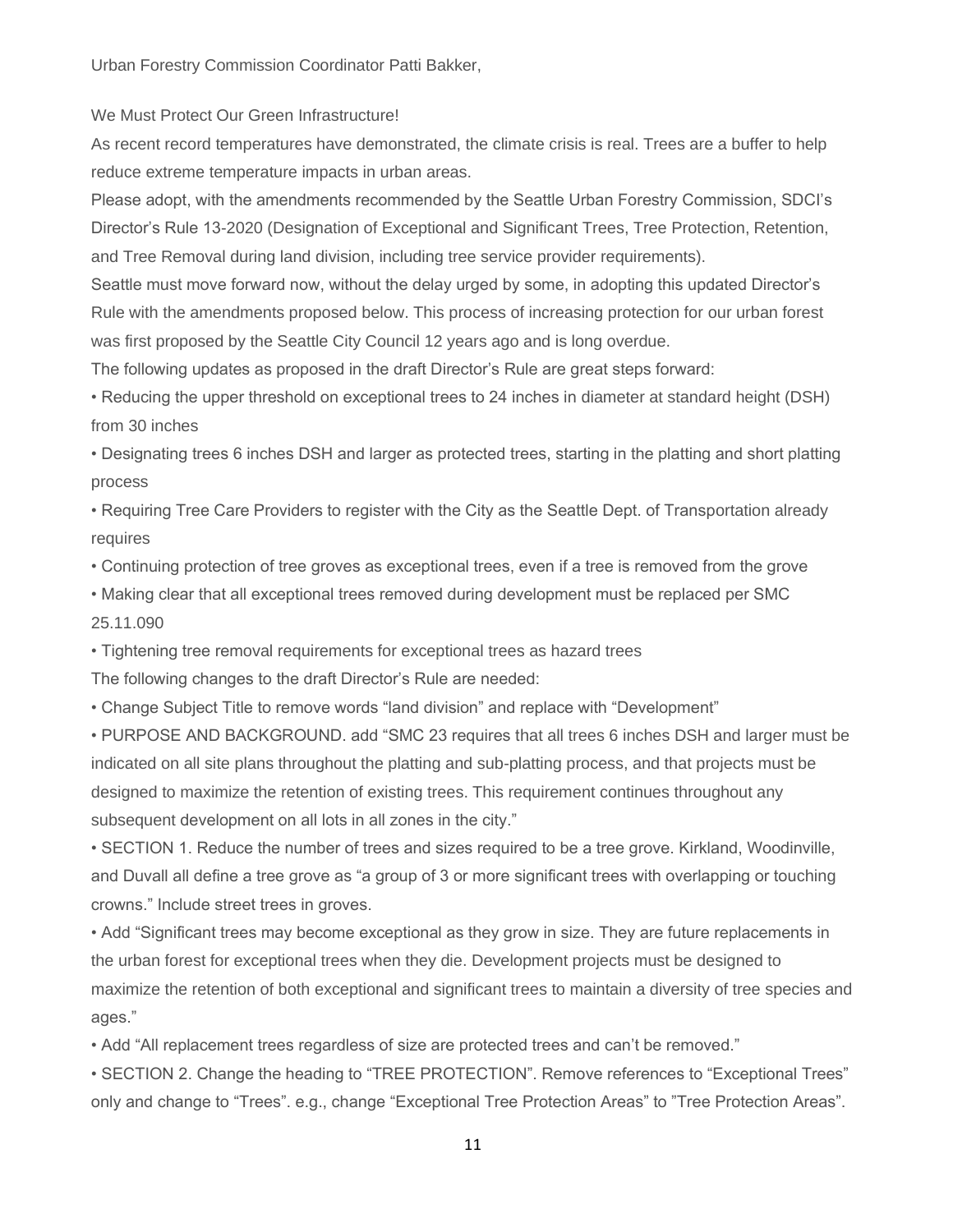• SECTION 4. Add "The Director shall have the authority to allow replacement trees on both public and private property to meet the goals and objectives of race and social justice under Seattle's Equity and Environment Initiative."

• Under SMC 25.11.090 the Director has the authority to require "one or more trees" to be planted as replacement trees for removed exceptional trees during development. The number of trees required should increase with the size of the tree removed, with a goal to achieve equivalent canopy area and volume in 25 years. Any in-lieu fee must also rise as the size of the removed tree increases. The city can not wait 80 years to replace an 80-year-old western red cedar tree and expect to maintain its canopy goals as large exceptional trees are removed during development.

• SECTION 5. SEPA requirements under SMC 25.05.675 N are for protecting special habitats and need to be considered at the beginning of the development process. The language of this SEPA code section should be included in the Director's Rule to be certain that the code is complied with.

• SECTION 6. SDCI should adopt SDOT's registration process and requirements to assist Tree Care Providers in complying with city code and regulations. Reduce the number of citations that will remove a Tree Care Provider from being registered with the city to no more than 2 per year. Require annual registration same as Seattle business licenses require. Require that Tree Care Provider companies have a WA State contractor's license to ensure they have workers' compensation. Require they have a certificate of insurance that lists the city as an additional insured so the city cannot be sued. Require that all jobs either have a certified arborist on the work site or that they have visited the site and officially sign off on the specific work being done.

Thank you for protecting our urban forest.

Mary Keeler [mkeeler@uw.edu](mailto:mkeeler@uw.edu) 1102 NW 83rd Street Seattle, Washington 98117

**From:** Toni Ferrara <info@email.actionnetwork.org> **Sent:** Monday, August 16, 2021 12:23 PM **To:** Bakker, Patricia <Patricia.Bakker@seattle.gov> **Subject:** End the delay! Adopt, with amendments, SDCI's Director's Rule 13-2020

Urban Forestry Commission Coordinator Patti Bakker,

As recent record temperatures have demonstrated, the climate crisis is real. Trees are a buffer to help reduce extreme temperature impacts in urban areas.

Please adopt, with the amendments recommended by the Seattle Urban Forestry Commission, SDCI's Director's Rule 13-2020 (Designation of Exceptional and Significant Trees, Tree Protection, Retention, and Tree Removal during land division, including tree service provider requirements).

Seattle must move forward now, without the delay urged by some, in adopting this updated Director's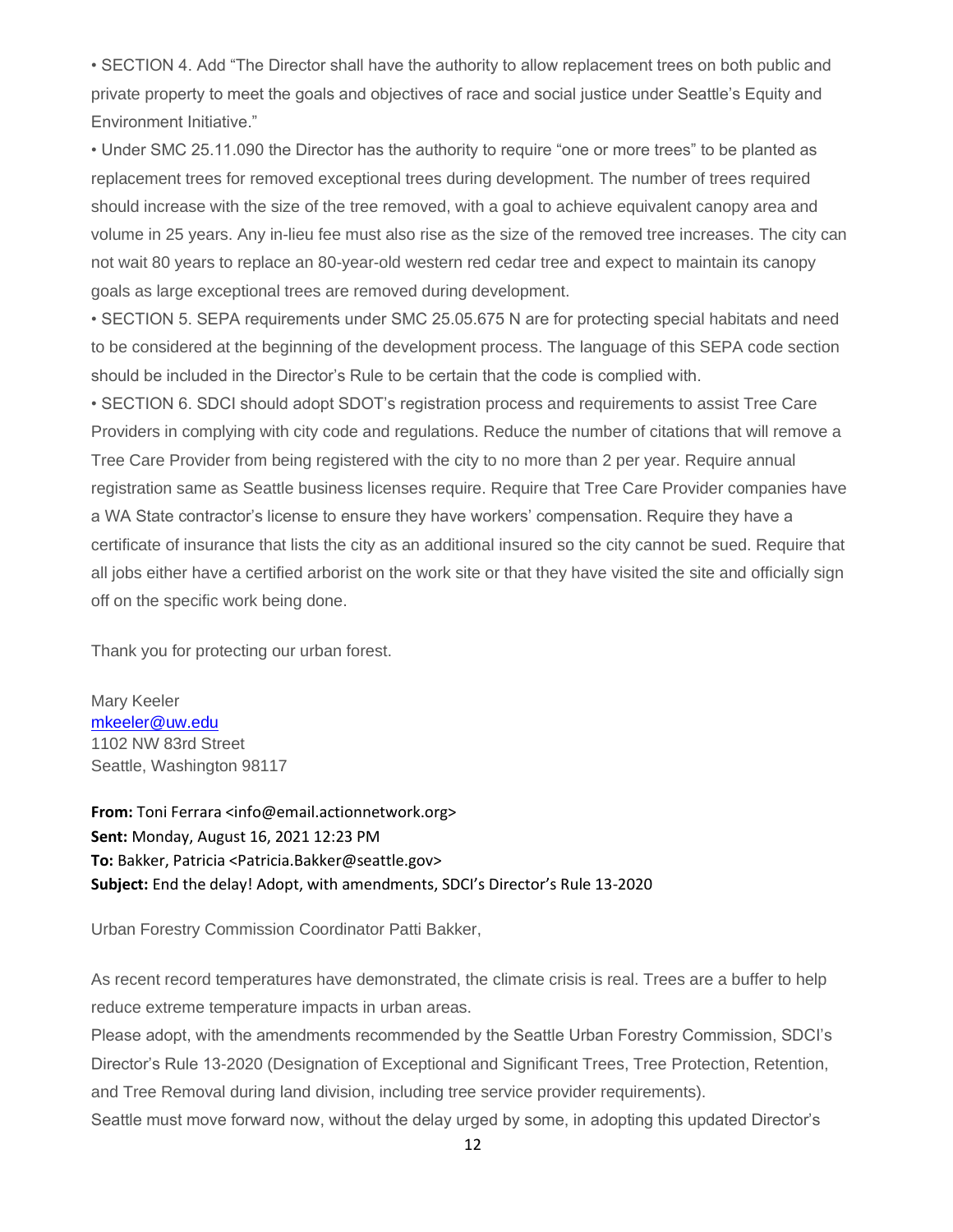Rule with the amendments proposed below. This process of increasing protection for our urban forest was first proposed by the Seattle City Council 12 years ago and is long overdue.

The following updates as proposed in the draft Director's Rule are great steps forward:

• Reducing the upper threshold on exceptional trees to 24 inches in diameter at standard height (DSH) from 30 inches

• Designating trees 6 inches DSH and larger as protected trees, starting in the platting and short platting process

• Requiring Tree Care Providers to register with the City as the Seattle Dept. of Transportation already requires

• Continuing protection of tree groves as exceptional trees, even if a tree is removed from the grove

• Making clear that all exceptional trees removed during development must be replaced per SMC 25.11.090

• Tightening tree removal requirements for exceptional trees as hazard trees

The following changes to the draft Director's Rule are needed:

• Change Subject Title to remove words "land division" and replace with "Development"

• PURPOSE AND BACKGROUND. add "SMC 23 requires that all trees 6 inches DSH and larger must be indicated on all site plans throughout the platting and sub-platting process, and that projects must be designed to maximize the retention of existing trees. This requirement continues throughout any subsequent development on all lots in all zones in the city."

• SECTION 1. Reduce the number of trees and sizes required to be a tree grove. Kirkland, Woodinville, and Duvall all define a tree grove as "a group of 3 or more significant trees with overlapping or touching crowns." Include street trees in groves.

• Add "Significant trees may become exceptional as they grow in size. They are future replacements in the urban forest for exceptional trees when they die. Development projects must be designed to maximize the retention of both exceptional and significant trees to maintain a diversity of tree species and ages."

• Add "All replacement trees regardless of size are protected trees and can't be removed."

• SECTION 2. Change the heading to "TREE PROTECTION". Remove references to "Exceptional Trees" only and change to "Trees". e.g., change "Exceptional Tree Protection Areas" to "Tree Protection Areas".

• SECTION 4. Add "The Director shall have the authority to allow replacement trees on both public and private property to meet the goals and objectives of race and social justice under Seattle's Equity and Environment Initiative."

• Under SMC 25.11.090 the Director has the authority to require "one or more trees" to be planted as replacement trees for removed exceptional trees during development. The number of trees required should increase with the size of the tree removed, with a goal to achieve equivalent canopy area and volume in 25 years. Any in-lieu fee must also rise as the size of the removed tree increases. The city can not wait 80 years to replace an 80-year-old western red cedar tree and expect to maintain its canopy goals as large exceptional trees are removed during development.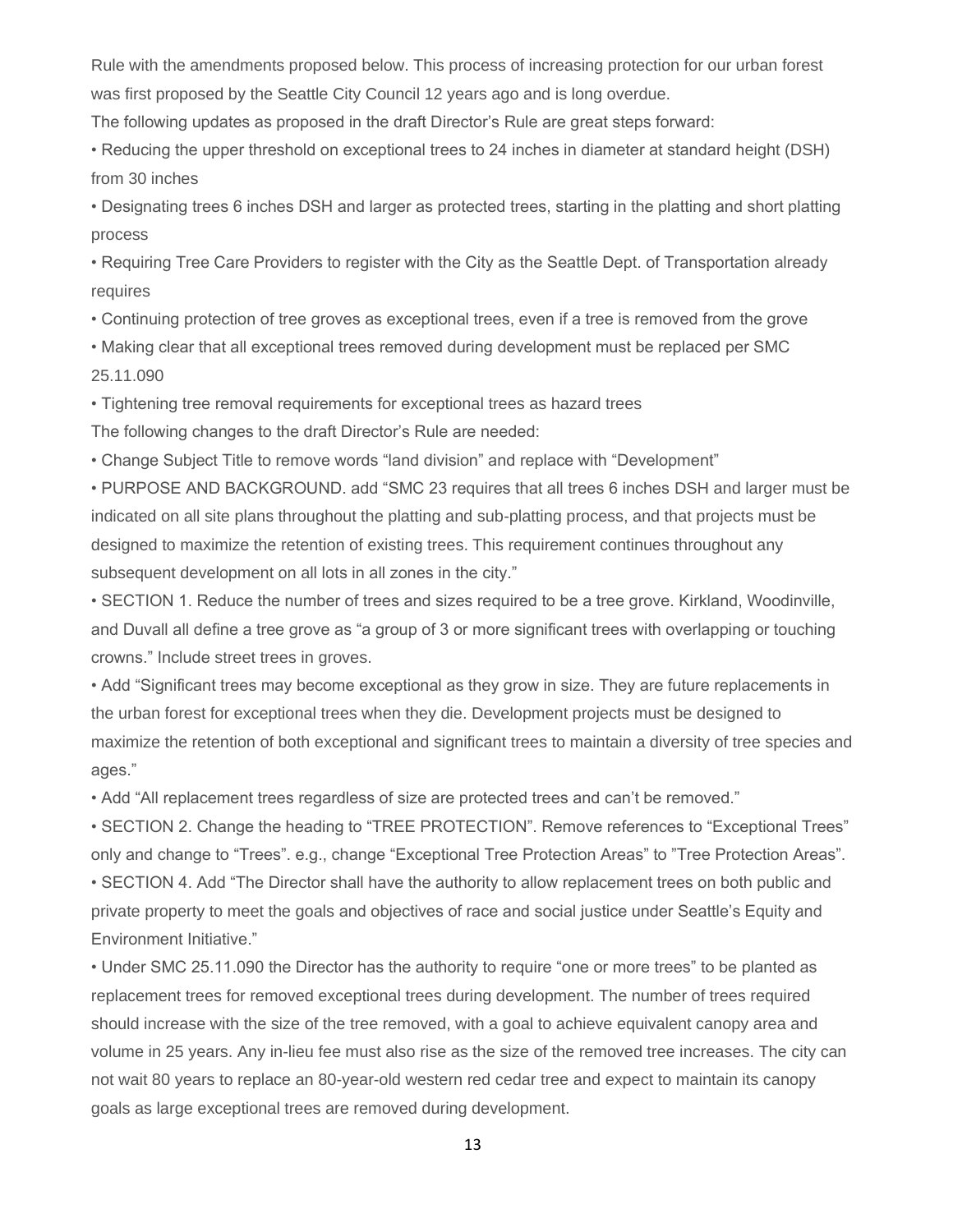• SECTION 5. SEPA requirements under SMC 25.05.675 N are for protecting special habitats and need to be considered at the beginning of the development process. The language of this SEPA code section should be included in the Director's Rule to be certain that the code is complied with.

• SECTION 6. SDCI should adopt SDOT's registration process and requirements to assist Tree Care Providers in complying with city code and regulations. Reduce the number of citations that will remove a Tree Care Provider from being registered with the city to no more than 2 per year. Require annual registration same as Seattle business licenses require. Require that Tree Care Provider companies have a WA State contractor's license to ensure they have workers' compensation. Require they have a certificate of insurance that lists the city as an additional insured so the city cannot be sued. Require that all jobs either have a certified arborist on the work site or that they have visited the site and officially sign off on the specific work being done.

Thank you for protecting our urban forest.

Toni Ferrara [antoinette.ferrara@gmail.com](mailto:antoinette.ferrara@gmail.com) 2707 Nob Hill Ave. N Seattle, Washington 98109

**From:** Maya Giddings <info@email.actionnetwork.org> **Sent:** Monday, August 16, 2021 5:37 PM **To:** Bakker, Patricia <Patricia.Bakker@seattle.gov> **Subject:** End the delay! Adopt, with amendments, SDCI's Director's Rule 13-2020

Urban Forestry Commission Coordinator Patti Bakker,

As recent record temperatures have demonstrated, the climate crisis is real. Trees are a buffer to help reduce extreme temperature impacts in urban areas.

Please adopt, with the amendments recommended by the Seattle Urban Forestry Commission, SDCI's Director's Rule 13-2020 (Designation of Exceptional and Significant Trees, Tree Protection, Retention, and Tree Removal during land division, including tree service provider requirements).

Seattle must move forward now, without the delay urged by some, in adopting this updated Director's Rule with the amendments proposed below. This process of increasing protection for our urban forest was first proposed by the Seattle City Council 12 years ago and is long overdue.

The following updates as proposed in the draft Director's Rule are great steps forward:

• Reducing the upper threshold on exceptional trees to 24 inches in diameter at standard height (DSH) from 30 inches

• Designating trees 6 inches DSH and larger as protected trees, starting in the platting and short platting process

• Requiring Tree Care Providers to register with the City as the Seattle Dept. of Transportation already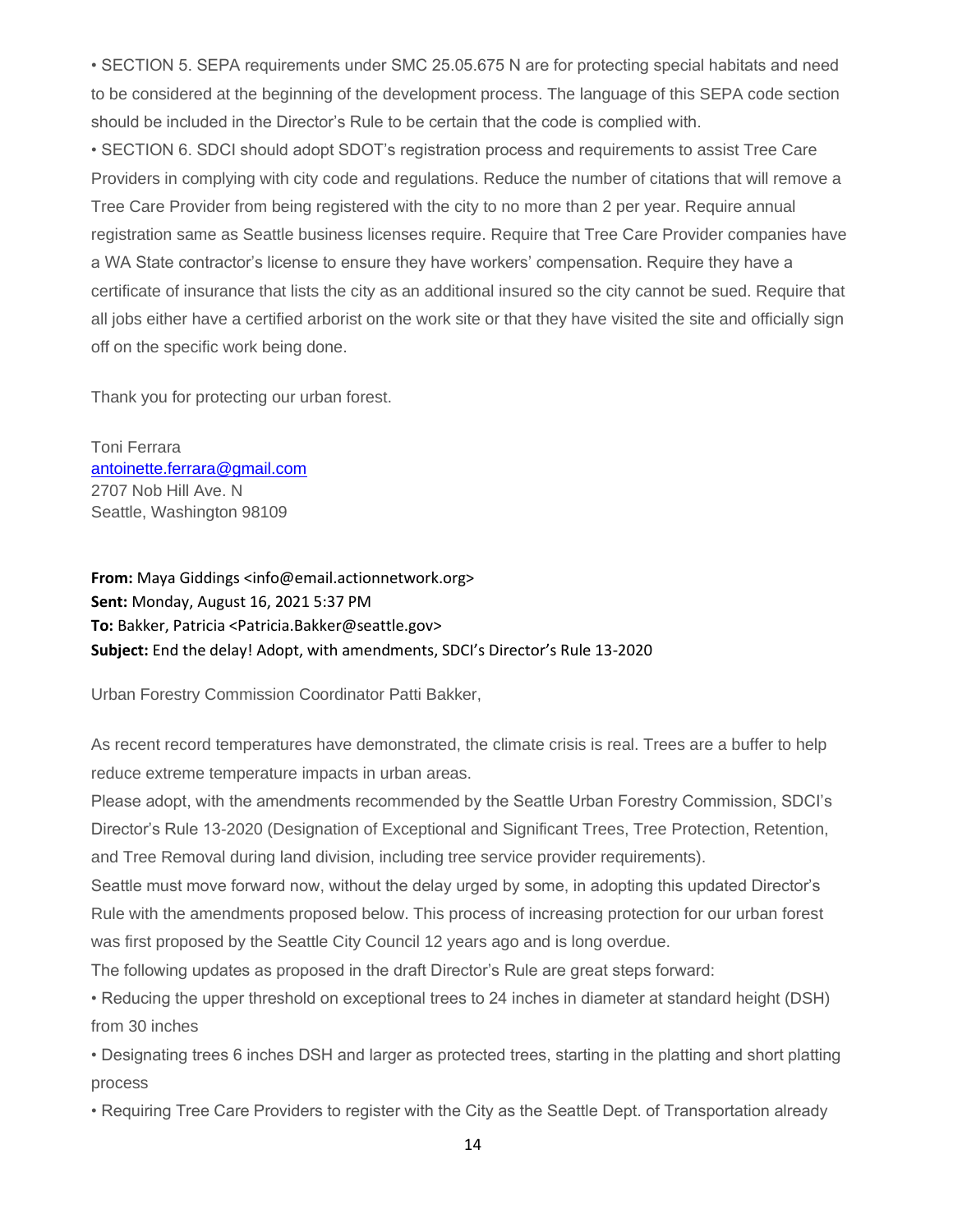requires

• Continuing protection of tree groves as exceptional trees, even if a tree is removed from the grove

• Making clear that all exceptional trees removed during development must be replaced per SMC 25.11.090

• Tightening tree removal requirements for exceptional trees as hazard trees

The following changes to the draft Director's Rule are needed:

• Change Subject Title to remove words "land division" and replace with "Development"

• PURPOSE AND BACKGROUND. add "SMC 23 requires that all trees 6 inches DSH and larger must be indicated on all site plans throughout the platting and sub-platting process, and that projects must be designed to maximize the retention of existing trees. This requirement continues throughout any subsequent development on all lots in all zones in the city."

• SECTION 1. Reduce the number of trees and sizes required to be a tree grove. Kirkland, Woodinville, and Duvall all define a tree grove as "a group of 3 or more significant trees with overlapping or touching crowns." Include street trees in groves.

• Add "Significant trees may become exceptional as they grow in size. They are future replacements in the urban forest for exceptional trees when they die. Development projects must be designed to maximize the retention of both exceptional and significant trees to maintain a diversity of tree species and ages."

• Add "All replacement trees regardless of size are protected trees and can't be removed."

• SECTION 2. Change the heading to "TREE PROTECTION". Remove references to "Exceptional Trees" only and change to "Trees". e.g., change "Exceptional Tree Protection Areas" to "Tree Protection Areas". • SECTION 4. Add "The Director shall have the authority to allow replacement trees on both public and private property to meet the goals and objectives of race and social justice under Seattle's Equity and Environment Initiative."

• Under SMC 25.11.090 the Director has the authority to require "one or more trees" to be planted as replacement trees for removed exceptional trees during development. The number of trees required should increase with the size of the tree removed, with a goal to achieve equivalent canopy area and volume in 25 years. Any in-lieu fee must also rise as the size of the removed tree increases. The city can not wait 80 years to replace an 80-year-old western red cedar tree and expect to maintain its canopy goals as large exceptional trees are removed during development.

• SECTION 5. SEPA requirements under SMC 25.05.675 N are for protecting special habitats and need to be considered at the beginning of the development process. The language of this SEPA code section should be included in the Director's Rule to be certain that the code is complied with.

• SECTION 6. SDCI should adopt SDOT's registration process and requirements to assist Tree Care Providers in complying with city code and regulations. Reduce the number of citations that will remove a Tree Care Provider from being registered with the city to no more than 2 per year. Require annual registration same as Seattle business licenses require. Require that Tree Care Provider companies have a WA State contractor's license to ensure they have workers' compensation. Require they have a

15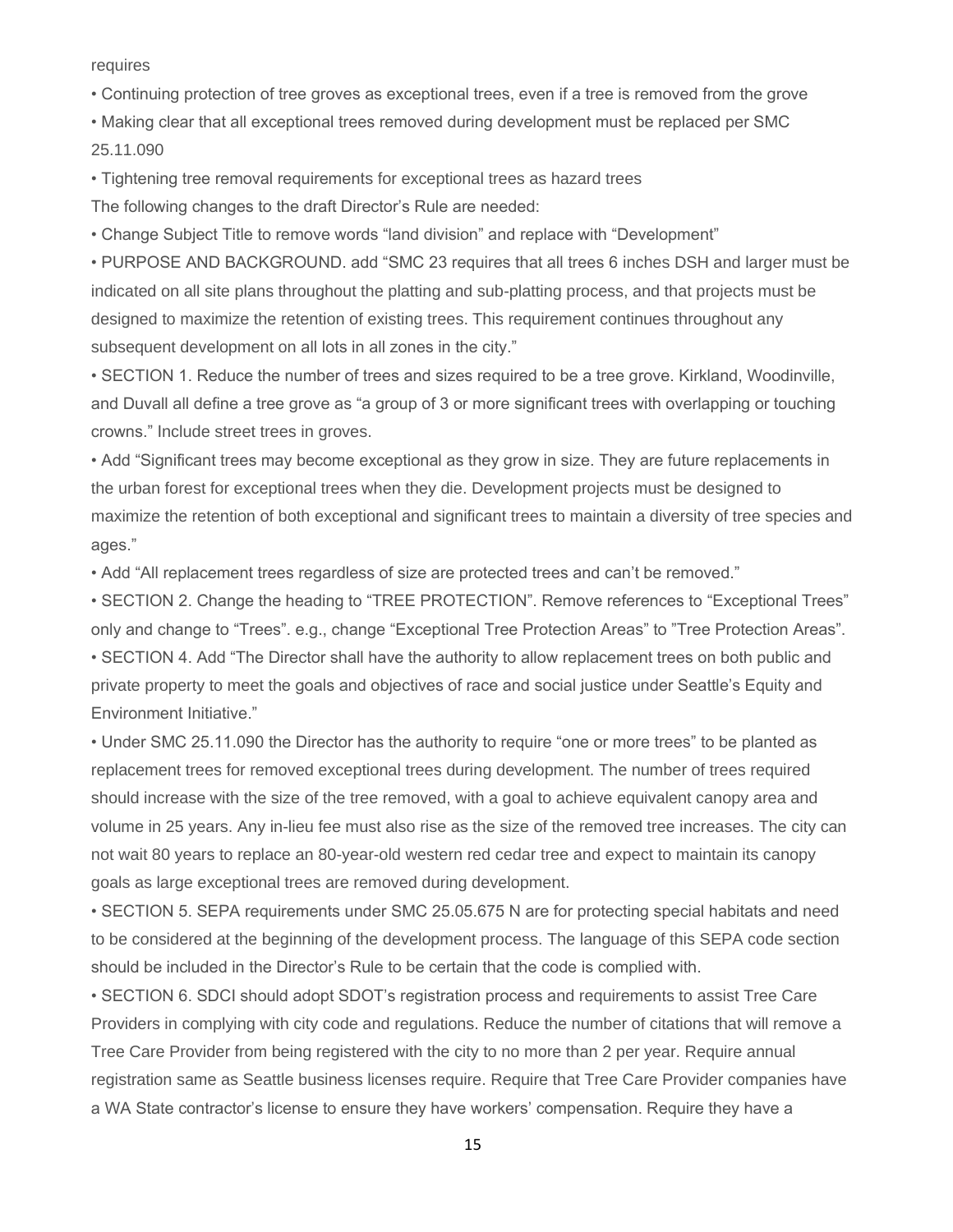certificate of insurance that lists the city as an additional insured so the city cannot be sued. Require that all jobs either have a certified arborist on the work site or that they have visited the site and officially sign off on the specific work being done.

Thank you for protecting our urban forest.

Maya Giddings [kindtrekker@gmail.com](mailto:kindtrekker@gmail.com) 1612 NE 192nd St Shoreline, Washington 98155

**From:** Gretel Johnston <info@email.actionnetwork.org> **Sent:** Monday, August 16, 2021 6:18 PM **To:** Bakker, Patricia <Patricia.Bakker@seattle.gov> **Subject:** Save our Trees!

Urban Forestry Commission Coordinator Patti Bakker,

It's time to end the delay by the Seattle Department of Construction and Inspections (SDCI) on presenting the Seattle City Council with an updated draft Tree and Urban Forest Protection Ordinance. Over the last 12 years, the City Council has repeatedly asked SDCI for an updated workable and effective ordinance draft to consider and it is obvious SDCI is not responding as requested. In its recent Resolution 31902, the Council gave specific issues for SDCI to address.

If SDCI cannot respond in a timely manner, please remove tree and urban forestry protection from their Department. As the City Auditor proposed in 2009, transfer tree and urban forestry oversight and authority to the Office of Sustainability and the Environment. SDCI has a conflict of interest in tree oversight – their priority mission has been to help developers build, not protect trees. Years of inaction on effective oversight and protection of trees by SDCI demands that a separate entity like OSE take over the city's responsibility to protect and enhance our urban forest.

Seattle's trees and urban forest are vital to keeping our city healthy and livable. Trees and the urban forest comprise a vital green infrastructure. Trees reduce air pollution, storm water runoff and climate impacts like heat island effects, while providing essential habitat for birds and other wildlife. They are important for the physical and mental health of our residents.

Seattle's rapid growth and an outdated tree ordinance are reducing these beneficial effects as trees are removed and not replaced. It is urgent to act now to stop this continued loss of trees, particularly large mature trees and tree groves. It is important to promote environmental equity as trees are replaced.

16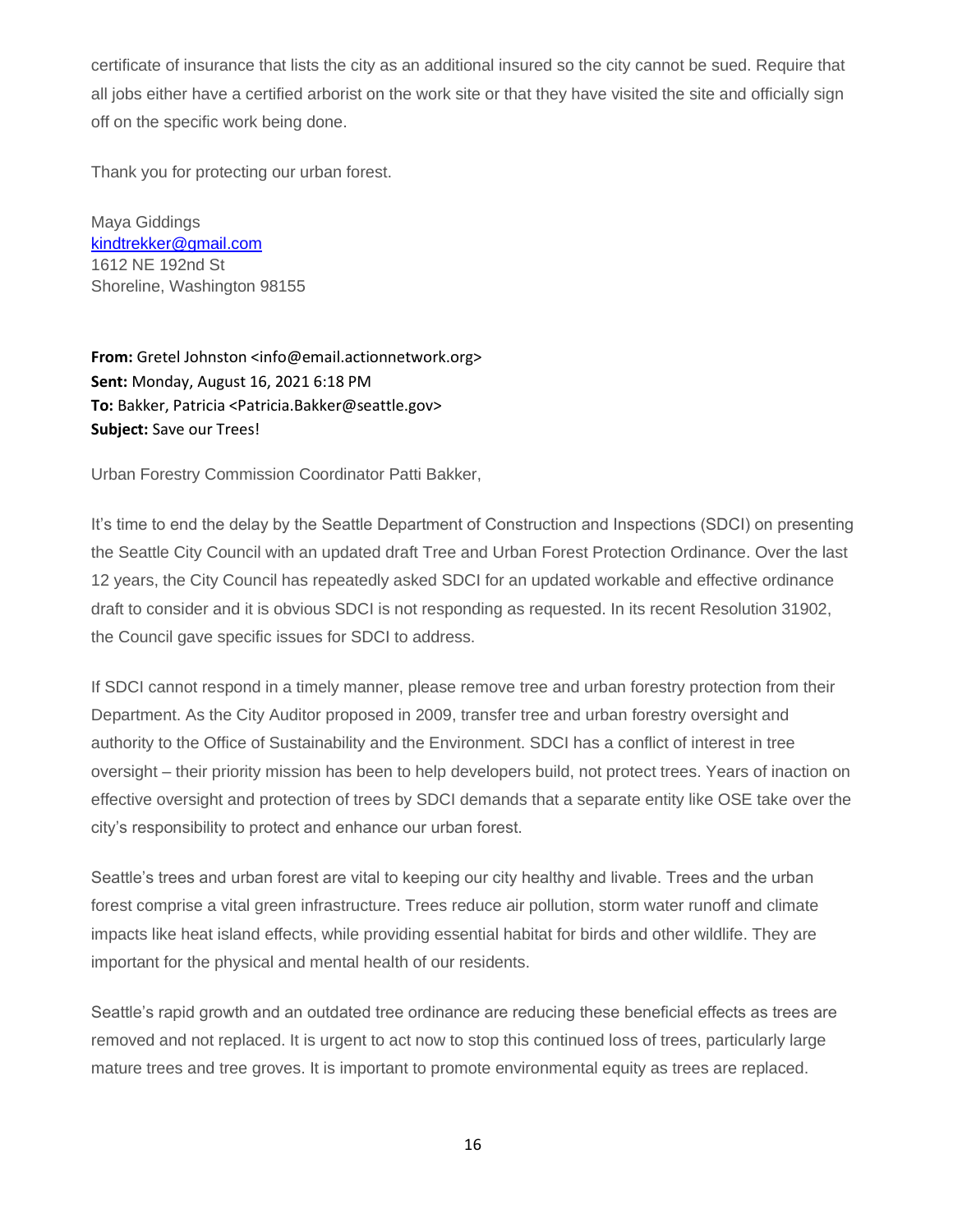Please update Seattle's Tree Protection Ordinance as recommended in the latest draft by the Seattle Urban Forestry Commission.

Here are the key provisions that need to be in the updated tree ordinance:

1. Expand the existing Tree Removal and Replacement Permit Program, including 2-week public notice and posting on-site, as used by the Seattle Department of Transportation (SDOT) – to cover all Significant Trees (6" and larger diameter at breast height (DBH)) on private property in all land use zones, both during development and outside development.

2. Require the replacement of all Significant Trees removed with trees that in 25 years will reach equivalent canopy volume – either on site or pay a replacement fee into a City Tree Replacement and Preservation Fund. Allow the Fund to also accept fines, donations, grants and set up easements.

3. Retain current protections for Exceptional Trees and reduce the upper threshold for Exceptional Trees

to 24" DBH, protect tree groves and prohibit Significant Trees being removed on undeveloped lots.

4. Allow removal of no more than 2 Significant non-Exceptional Trees in 3 years per lot outside development

5. Establish one citywide database for applying for Tree Removal and Replacement Permits and to track changes in the tree canopy.

6. Post online all permit requests and permit approvals for public viewing.

7. Expand SDOT's existing tree service provider's registration and certification to register all Tree Service Providers (arborists) working on trees in Seattle.

8. Provide adequate funding in the budget to implement and enforce the updated ordinance.

Gretel Johnston [gretel354@gmail.com](mailto:gretel354@gmail.com) 9716 Sand Point Way NE Seattle, Washington 98115 **From:** Neil Ludman <nludjunk@nclzap.com> **Sent:** Monday, August 16, 2021 9:37 PM **To:** Bakker, Patricia <Patricia.Bakker@seattle.gov> **Subject:** Please Update Seattle's Tree Ordinance

Urban Forestry Commission Coordinator Patti Bakker,

It's time to end the delay by the Seattle Department of Construction and Inspections (SDCI) on presenting the Seattle City Council with an updated draft Tree and Urban Forest Protection Ordinance. Over the last 12 years, the City Council has repeatedly asked SDCI for an updated workable and effective ordinance draft to consider and it is obvious SDCI is not responding as requested. In its recent Resolution 31902, the Council gave specific issues for SDCI to address.

If SDCI cannot respond in a timely manner, please remove tree and urban forestry protection from their Department. As the City Auditor proposed in 2009, transfer tree and urban forestry oversight and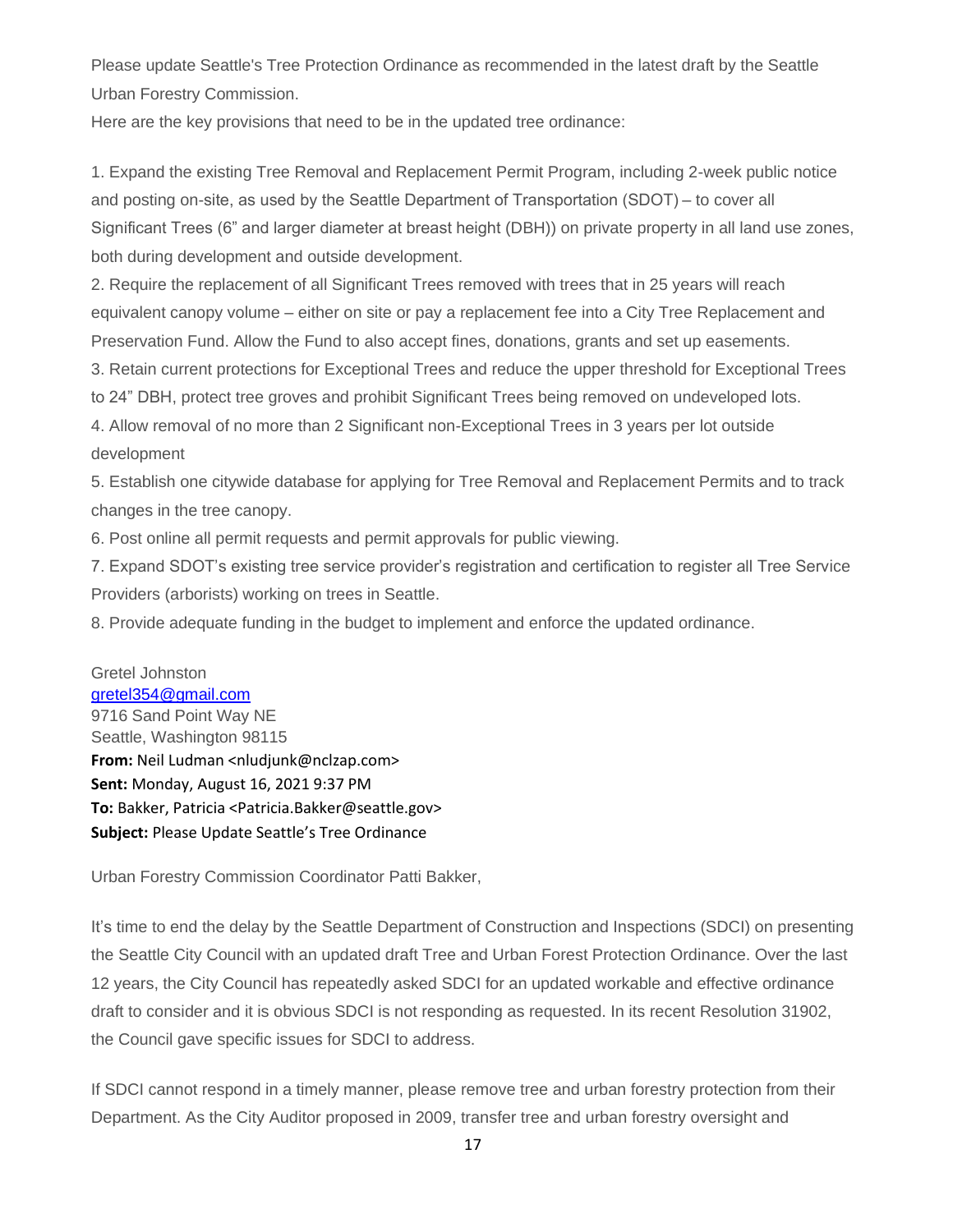authority to the Office of Sustainability and the Environment. SDCI has a conflict of interest in tree oversight – their priority mission has been to help developers build, not protect trees. Years of inaction on effective oversight and protection of trees by SDCI demands that a separate entity like OSE take over the city's responsibility to protect and enhance our urban forest.

Seattle's trees and urban forest are vital to keeping our city healthy and livable. Trees and the urban forest comprise a vital green infrastructure. Trees reduce air pollution, storm water runoff and climate impacts like heat island effects, while providing essential habitat for birds and other wildlife. They are important for the physical and mental health of our residents.

Seattle's rapid growth and an outdated tree ordinance are reducing these beneficial effects as trees are removed and not replaced. It is urgent to act now to stop this continued loss of trees, particularly large mature trees and tree groves. It is important to promote environmental equity as trees are replaced.

Please update Seattle's Tree Protection Ordinance as recommended in the latest draft by the Seattle Urban Forestry Commission.

Here are the key provisions that need to be in the updated tree ordinance:

1. Expand the existing Tree Removal and Replacement Permit Program, including 2-week public notice and posting on-site, as used by the Seattle Department of Transportation (SDOT) – to cover all Significant Trees (6" and larger diameter at breast height (DBH)) on private property in all land use zones, both during development and outside development.

2. Require the replacement of all Significant Trees removed with trees that in 25 years will reach equivalent canopy volume – either on site or pay a replacement fee into a City Tree Replacement and Preservation Fund. Allow the Fund to also accept fines, donations, grants and set up easements.

3. Retain current protections for Exceptional Trees and reduce the upper threshold for Exceptional Trees to 24" DBH, protect tree groves and prohibit Significant Trees being removed on undeveloped lots.

4. Allow removal of no more than 2 Significant non-Exceptional Trees in 3 years per lot outside development

5. Establish one citywide database for applying for Tree Removal and Replacement Permits and to track changes in the tree canopy.

6. Post online all permit requests and permit approvals for public viewing.

7. Expand SDOT's existing tree service provider's registration and certification to register all Tree Service Providers (arborists) working on trees in Seattle.

8. Provide adequate funding in the budget to implement and enforce the updated ordinance.

Neil Ludman [nludjunk@nclzap.com](mailto:nludjunk@nclzap.com) 6326 20th Ave NE Seattle, Washington 98115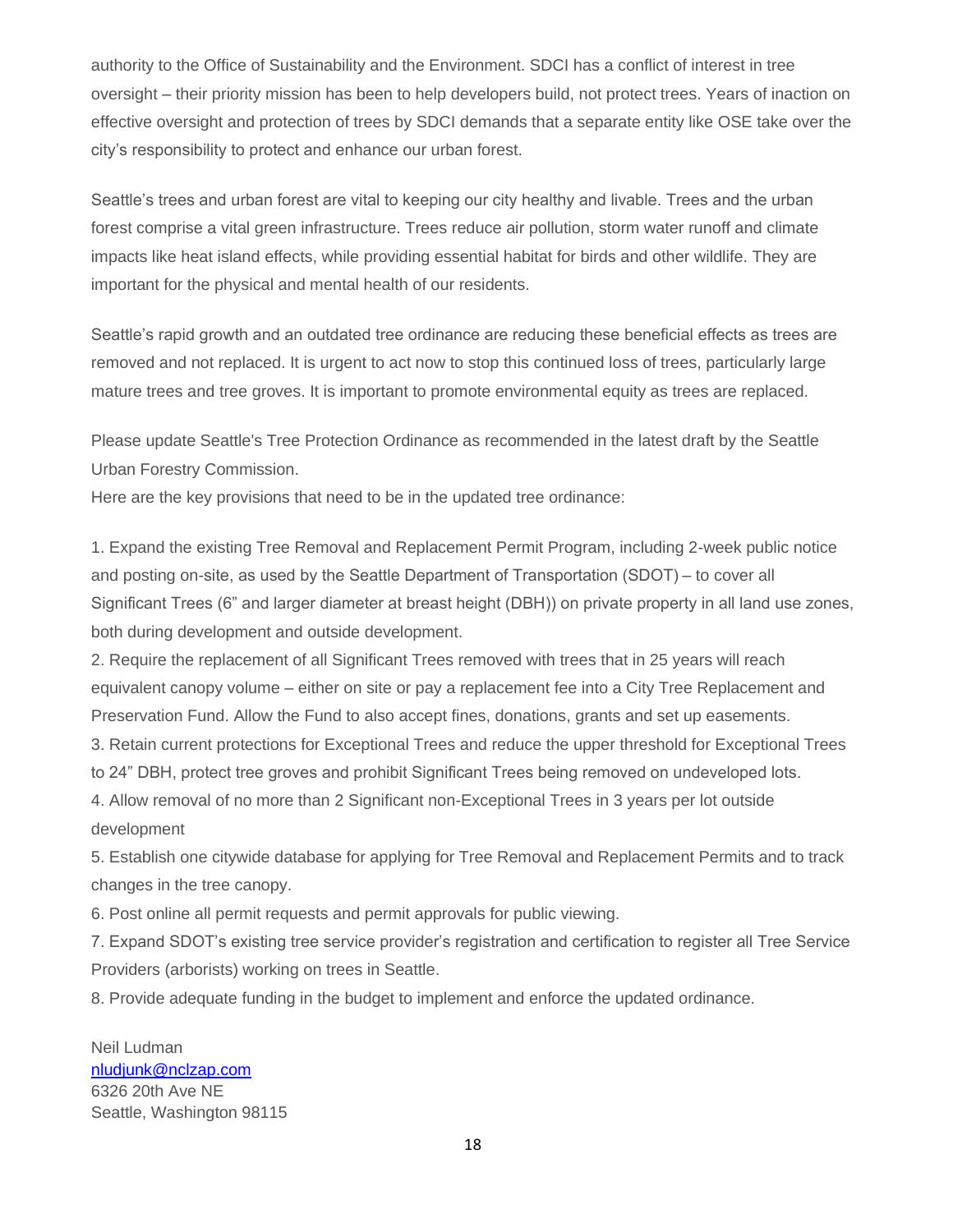**From:** Elena Louise Richmond <info@email.actionnetwork.org> **Sent:** Tuesday, August 17, 2021 8:31 AM **To:** Bakker, Patricia <Patricia.Bakker@seattle.gov> **Subject:** Please Protect Seattle's Trees

Urban Forestry Commission Coordinator Patti Bakker,

It's time to end the delay by the Seattle Department of Construction and Inspections (SDCI) on presenting the Seattle City Council with an updated draft Tree and Urban Forest Protection Ordinance. Over the last 12 years, the City Council has repeatedly asked SDCI for an updated workable and effective ordinance draft to consider and it is obvious SDCI is not responding as requested. In its recent Resolution 31902, the Council gave specific issues for SDCI to address.

If SDCI cannot respond in a timely manner, please remove tree and urban forestry protection from their Department. As the City Auditor proposed in 2009, transfer tree and urban forestry oversight and authority to the Office of Sustainability and the Environment. SDCI has a conflict of interest in tree oversight – their priority mission has been to help developers build, not protect trees. Years of inaction on effective oversight and protection of trees by SDCI demands that a separate entity like OSE take over the city's responsibility to protect and enhance our urban forest.

Seattle's trees and urban forest are vital to keeping our city healthy and livable. Trees and the urban forest comprise a vital green infrastructure. Trees reduce air pollution, storm water runoff and climate impacts like heat island effects, while providing essential habitat for birds and other wildlife. They are important for the physical and mental health of our residents.

Seattle's rapid growth and an outdated tree ordinance are reducing these beneficial effects as trees are removed and not replaced. It is urgent to act now to stop this continued loss of trees, particularly large mature trees and tree groves. It is important to promote environmental equity as trees are replaced.

Please update Seattle's Tree Protection Ordinance as recommended in the latest draft by the Seattle Urban Forestry Commission.

Here are the key provisions that need to be in the updated tree ordinance:

1. Expand the existing Tree Removal and Replacement Permit Program, including 2-week public notice and posting on-site, as used by the Seattle Department of Transportation (SDOT) – to cover all Significant Trees (6" and larger diameter at breast height (DBH)) on private property in all land use zones, both during development and outside development.

2. Require the replacement of all Significant Trees removed with trees that in 25 years will reach equivalent canopy volume – either on site or pay a replacement fee into a City Tree Replacement and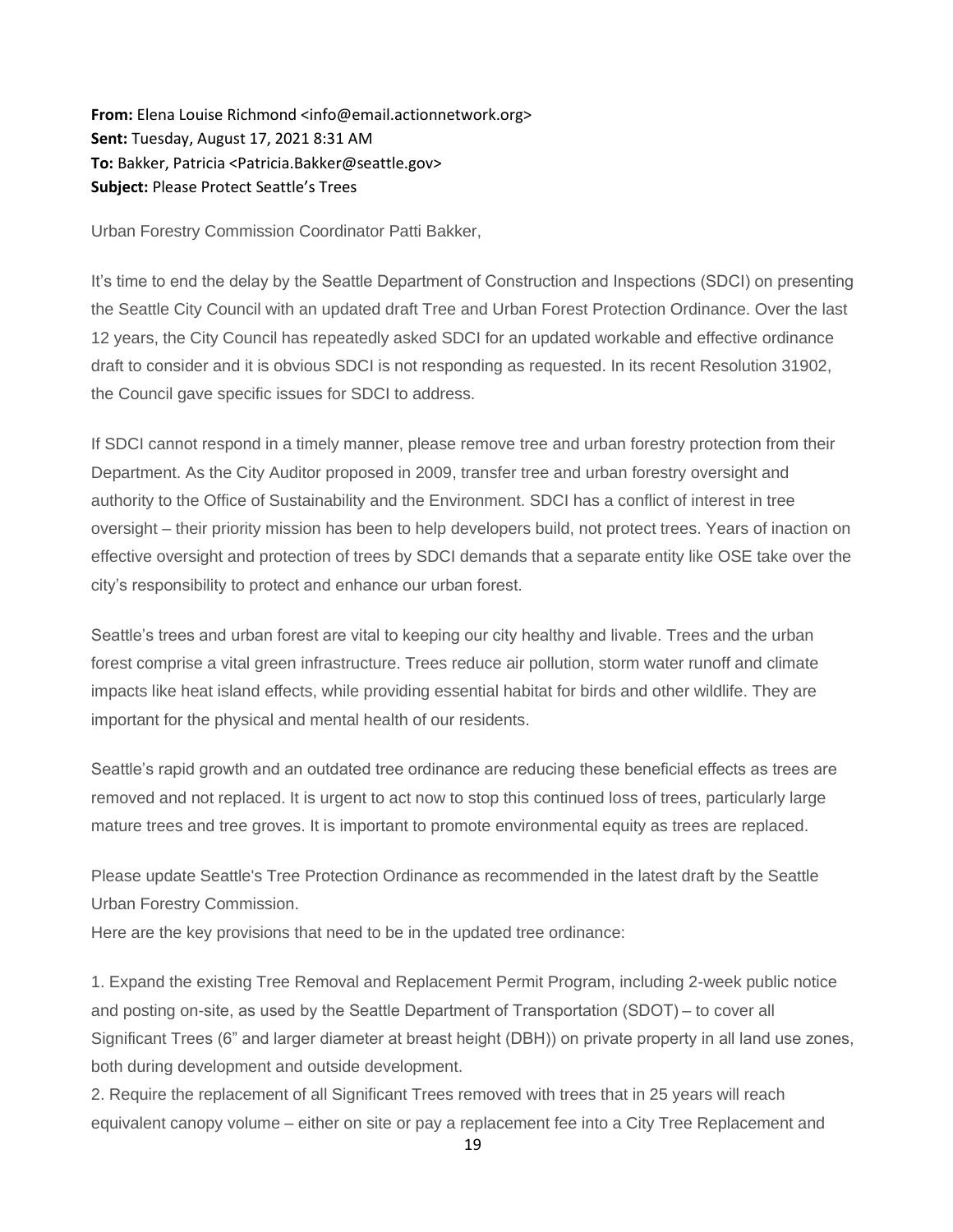Preservation Fund. Allow the Fund to also accept fines, donations, grants and set up easements.

3. Retain current protections for Exceptional Trees and reduce the upper threshold for Exceptional Trees

to 24" DBH, protect tree groves and prohibit Significant Trees being removed on undeveloped lots.

4. Allow removal of no more than 2 Significant non-Exceptional Trees in 3 years per lot outside development

5. Establish one citywide database for applying for Tree Removal and Replacement Permits and to track changes in the tree canopy.

6. Post online all permit requests and permit approvals for public viewing.

7. Expand SDOT's existing tree service provider's registration and certification to register all Tree Service Providers (arborists) working on trees in Seattle.

8. Provide adequate funding in the budget to implement and enforce the updated ordinance.

Elena Louise Richmond [ElenaRich@gmail.com](mailto:ElenaRich@gmail.com) 8713 9th Ave NW SEATTLE, Washington 98117

**From:** Siegelbaum, Heidi <heidi.siegelbaum@wsu.edu> **Sent:** Thursday, August 19, 2021 4:42 PM **To:** Bakker, Patricia <Patricia.Bakker@seattle.gov>; Stuart Niven <panorarbor@gmail.com>; Emery, Chanda <Chanda.Emery@Seattle.gov> **Subject:** FW: Today's canopy loss - When are you going to PASS A TREE ORDINANCE???????????????????????????????????????

Please see below. Nothing like cutting old growth cedar when it's 100 out and we are dying from fire smoke. The community is frankly at a breaking point… and some on the verge of suing the City.

Do SOMETHING ABOUT THE ORDINANCE.

Heidi Siegelbaum Stormwater Strategic Initiative Lead Washington Stormwater Center at Washington State University [Heidi.Siegelbaum@wsu.edu](mailto:Heidi.Siegelbaum@wsu.edu) (253) 445-4502 Home office: (206) 784-4265 [https://wastormwatercenter.org](https://protect2.fireeye.com/v1/url?k=30b3e57e-6f28dc35-30b3cdce-867c6b071c6f-9f61b571e74c09b2&q=1&e=07b91f29-c047-4b88-bfef-9b7dd0e35a9d&u=https%3A%2F%2Fwastormwatercenter.org%2F) [https://pugetsoundestuary.wa.gov](https://pugetsoundestuary.wa.gov/)

**From:** Laura Davis <info@email.actionnetwork.org> **Sent:** Friday, August 20, 2021 3:56 PM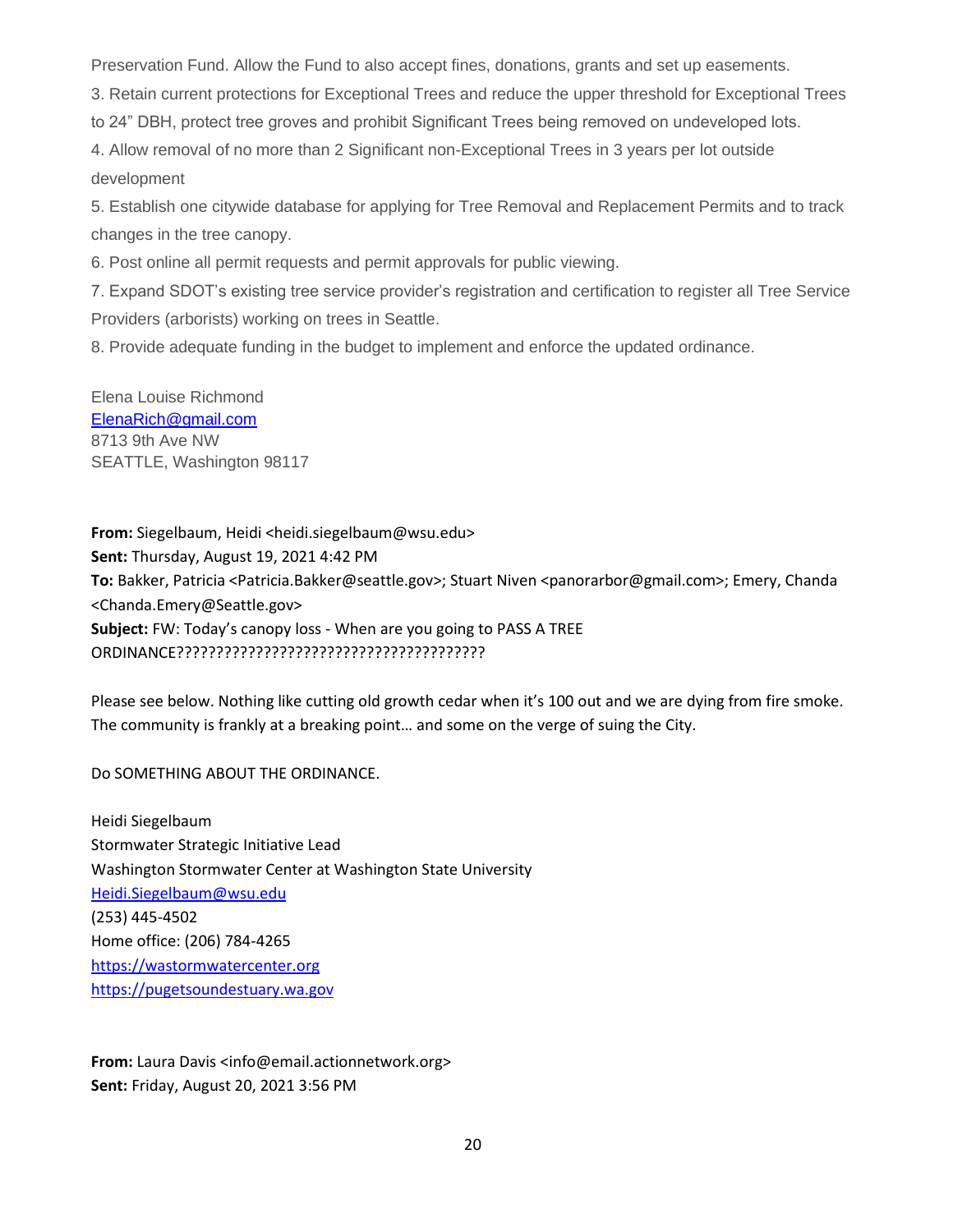### **To:** Bakker, Patricia <Patricia.Bakker@seattle.gov>

### **Subject:** Trees are important too. Adopt, with amendments, SDCI's Director's Rule 13-2020

Urban Forestry Commission Coordinator Patti Bakker,

Trees provide more benefit to the community than multistory high occupancy apartment buildings. Trees benefit everybody in the community, and equally benefit all members. Urban development projects benefit only the corporations that build them, and possibly the tenants that will live in the buildings.

Does the health, happiness and longevity of the community, and the ecosystem as a whole, outweigh the fast profit of the few?

The trees are providing the greatest good for the greatest number.

Please stop killing trees in the city.

As recent record temperatures have demonstrated, the climate crisis is real. Trees are a buffer to help reduce extreme temperature impacts in urban areas.

Please adopt, with the amendments recommended by the Seattle Urban Forestry Commission, SDCI's Director's Rule 13-2020 (Designation of Exceptional and Significant Trees, Tree Protection, Retention, and Tree Removal during land division, including tree service provider requirements).

Seattle must move forward now, without the delay urged by some, in adopting this updated Director's Rule with the amendments proposed below. This process of increasing protection for our urban forest was first proposed by the Seattle City Council 12 years ago and is long overdue.

The following updates as proposed in the draft Director's Rule are great steps forward:

• Reducing the upper threshold on exceptional trees to 24 inches in diameter at standard height (DSH) from 30 inches

• Designating trees 6 inches DSH and larger as protected trees, starting in the platting and short platting process

• Requiring Tree Care Providers to register with the City as the Seattle Dept. of Transportation already requires

• Continuing protection of tree groves as exceptional trees, even if a tree is removed from the grove

• Making clear that all exceptional trees removed during development must be replaced per SMC 25.11.090

• Tightening tree removal requirements for exceptional trees as hazard trees

The following changes to the draft Director's Rule are needed:

• Change Subject Title to remove words "land division" and replace with "Development"

• PURPOSE AND BACKGROUND. add "SMC 23 requires that all trees 6 inches DSH and larger must be indicated on all site plans throughout the platting and sub-platting process, and that projects must be designed to maximize the retention of existing trees. This requirement continues throughout any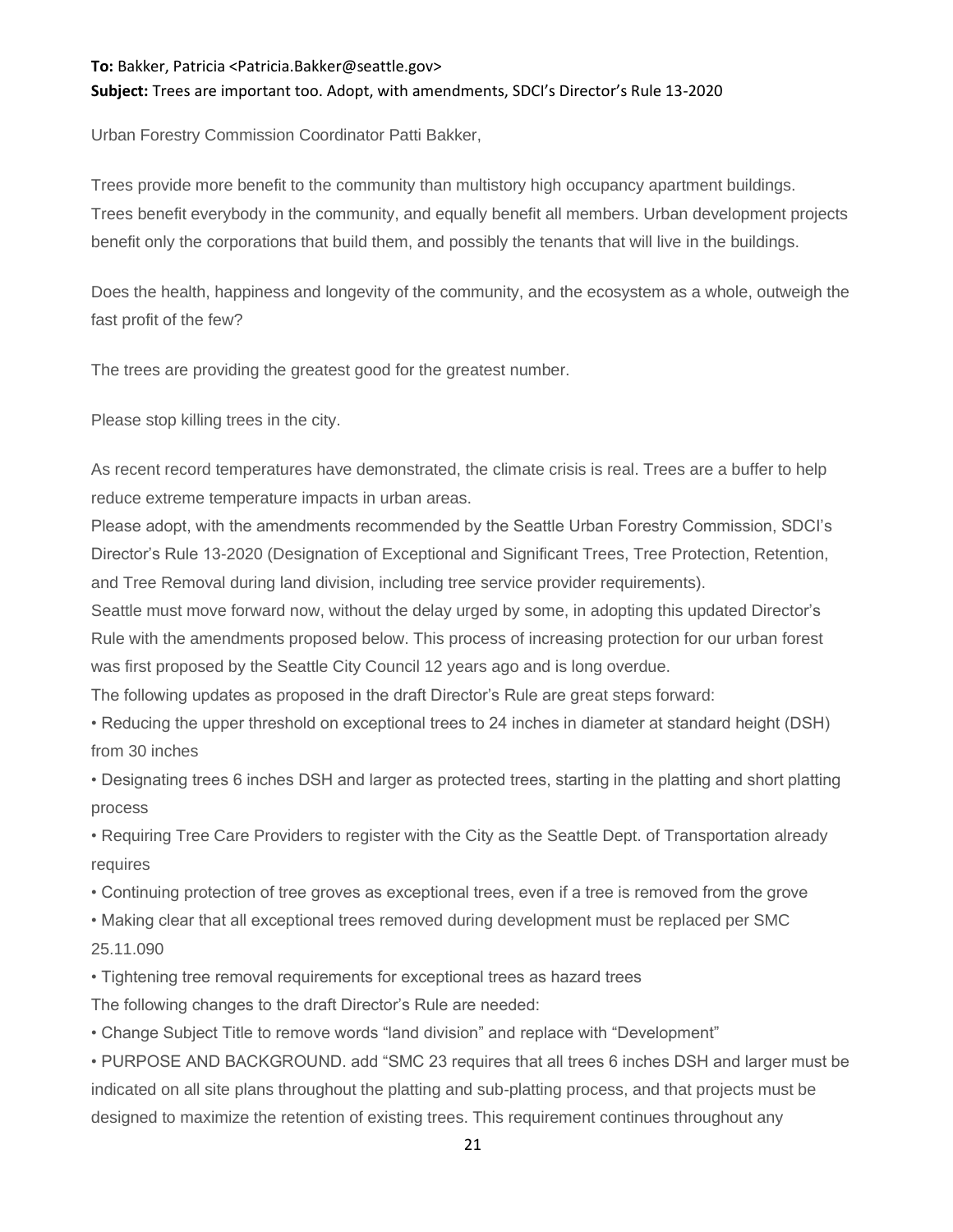subsequent development on all lots in all zones in the city."

• SECTION 1. Reduce the number of trees and sizes required to be a tree grove. Kirkland, Woodinville, and Duvall all define a tree grove as "a group of 3 or more significant trees with overlapping or touching crowns." Include street trees in groves.

• Add "Significant trees may become exceptional as they grow in size. They are future replacements in the urban forest for exceptional trees when they die. Development projects must be designed to maximize the retention of both exceptional and significant trees to maintain a diversity of tree species and ages."

• Add "All replacement trees regardless of size are protected trees and can't be removed."

• SECTION 2. Change the heading to "TREE PROTECTION". Remove references to "Exceptional Trees" only and change to "Trees". e.g., change "Exceptional Tree Protection Areas" to "Tree Protection Areas". • SECTION 4. Add "The Director shall have the authority to allow replacement trees on both public and private property to meet the goals and objectives of race and social justice under Seattle's Equity and Environment Initiative."

• Under SMC 25.11.090 the Director has the authority to require "one or more trees" to be planted as replacement trees for removed exceptional trees during development. The number of trees required should increase with the size of the tree removed, with a goal to achieve equivalent canopy area and volume in 25 years. Any in-lieu fee must also rise as the size of the removed tree increases. The city can not wait 80 years to replace an 80-year-old western red cedar tree and expect to maintain its canopy goals as large exceptional trees are removed during development.

• SECTION 5. SEPA requirements under SMC 25.05.675 N are for protecting special habitats and need to be considered at the beginning of the development process. The language of this SEPA code section should be included in the Director's Rule to be certain that the code is complied with.

• SECTION 6. SDCI should adopt SDOT's registration process and requirements to assist Tree Care Providers in complying with city code and regulations. Reduce the number of citations that will remove a Tree Care Provider from being registered with the city to no more than 2 per year. Require annual registration same as Seattle business licenses require. Require that Tree Care Provider companies have a WA State contractor's license to ensure they have workers' compensation. Require they have a certificate of insurance that lists the city as an additional insured so the city cannot be sued. Require that all jobs either have a certified arborist on the work site or that they have visited the site and officially sign off on the specific work being done.

Thank you for protecting our urban forest.

Laura Davis [factofmyth@gmail.com](mailto:factofmyth@gmail.com) 227 11th Ave E., 1/2 (upper level) Seattle, Washington 98102

22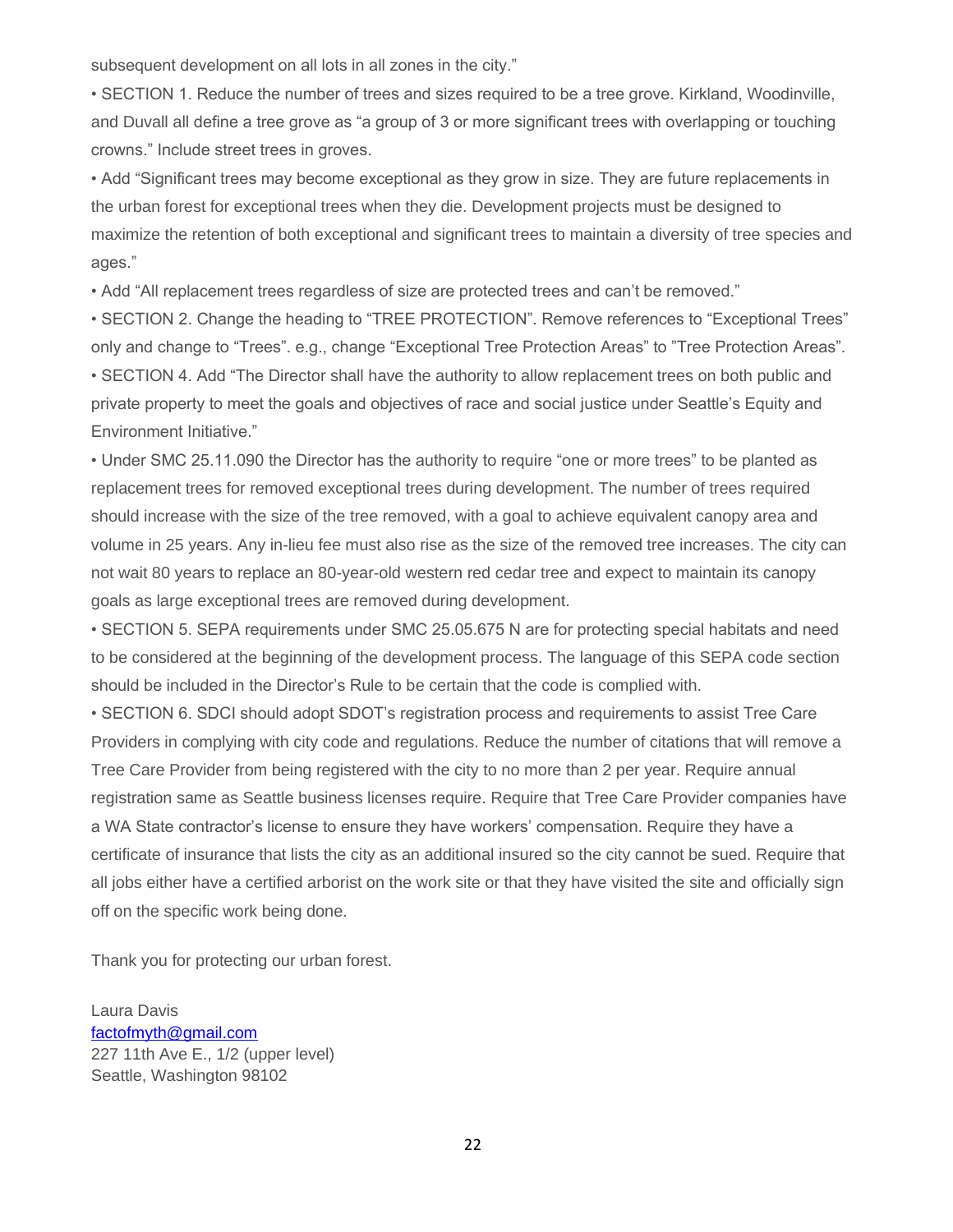**From:** Alexa Fay <info@email.actionnetwork.org> **Sent:** Sunday, August 22, 2021 6:28 AM **To:** Bakker, Patricia <Patricia.Bakker@seattle.gov> **Subject:** End the delay! Adopt, with amendments, SDCI's Director's Rule 13-2020

Urban Forestry Commission Coordinator Patti Bakker,

As recent record temperatures have demonstrated, the climate crisis is real. Trees are a buffer to help reduce extreme temperature impacts in urban areas.

Please adopt, with the amendments recommended by the Seattle Urban Forestry Commission, SDCI's Director's Rule 13-2020 (Designation of Exceptional and Significant Trees, Tree Protection, Retention, and Tree Removal during land division, including tree service provider requirements).

Seattle must move forward now, without the delay urged by some, in adopting this updated Director's Rule with the amendments proposed below. This process of increasing protection for our urban forest was first proposed by the Seattle City Council 12 years ago and is long overdue.

The following updates as proposed in the draft Director's Rule are great steps forward:

• Reducing the upper threshold on exceptional trees to 24 inches in diameter at standard height (DSH) from 30 inches

• Designating trees 6 inches DSH and larger as protected trees, starting in the platting and short platting process

• Requiring Tree Care Providers to register with the City as the Seattle Dept. of Transportation already requires

• Continuing protection of tree groves as exceptional trees, even if a tree is removed from the grove

• Making clear that all exceptional trees removed during development must be replaced per SMC 25.11.090

• Tightening tree removal requirements for exceptional trees as hazard trees

The following changes to the draft Director's Rule are needed:

• Change Subject Title to remove words "land division" and replace with "Development"

• PURPOSE AND BACKGROUND. add "SMC 23 requires that all trees 6 inches DSH and larger must be indicated on all site plans throughout the platting and sub-platting process, and that projects must be designed to maximize the retention of existing trees. This requirement continues throughout any subsequent development on all lots in all zones in the city."

• SECTION 1. Reduce the number of trees and sizes required to be a tree grove. Kirkland, Woodinville, and Duvall all define a tree grove as "a group of 3 or more significant trees with overlapping or touching crowns." Include street trees in groves.

• Add "Significant trees may become exceptional as they grow in size. They are future replacements in the urban forest for exceptional trees when they die. Development projects must be designed to maximize the retention of both exceptional and significant trees to maintain a diversity of tree species and ages."

23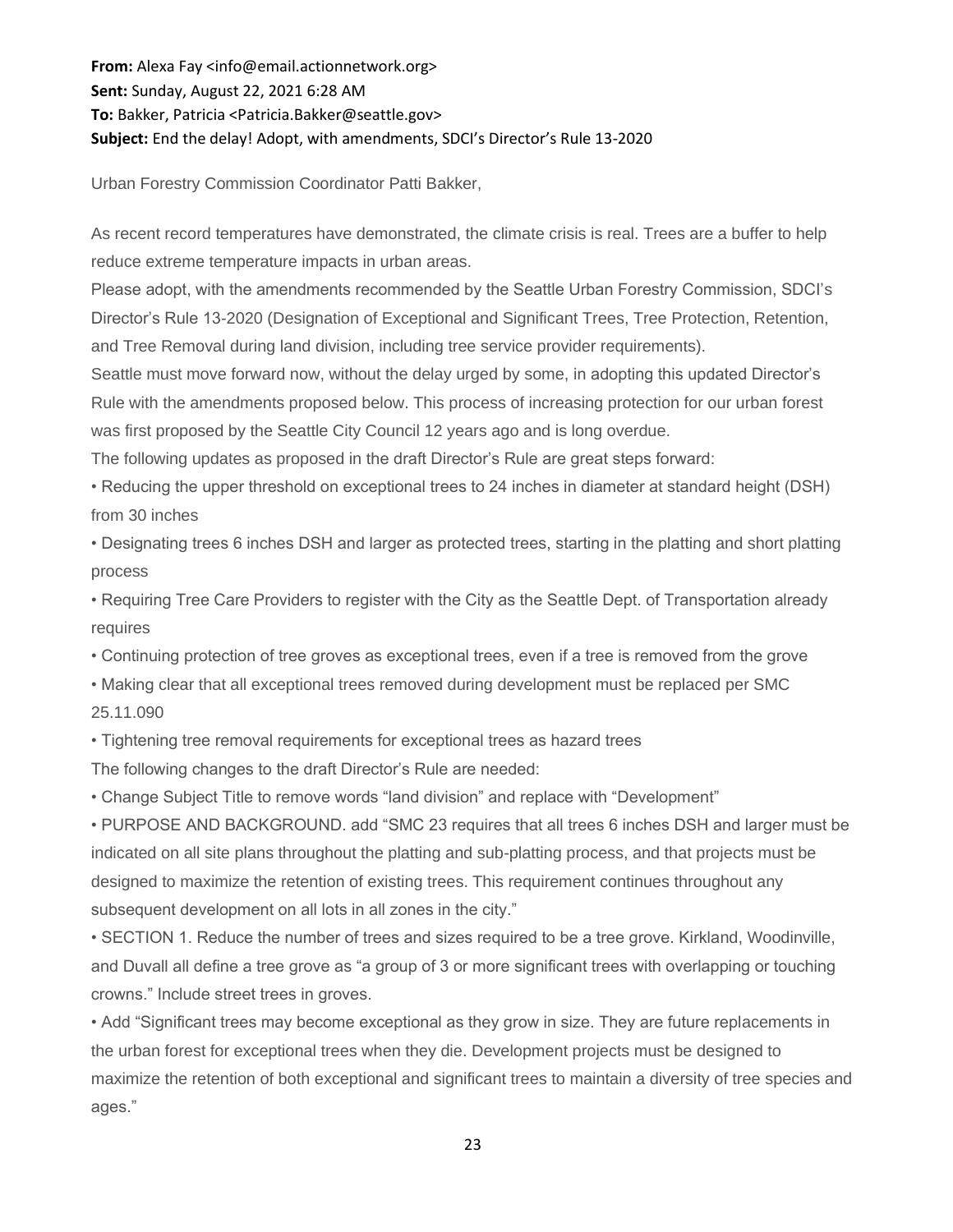• Add "All replacement trees regardless of size are protected trees and can't be removed."

• SECTION 2. Change the heading to "TREE PROTECTION". Remove references to "Exceptional Trees" only and change to "Trees". e.g., change "Exceptional Tree Protection Areas" to "Tree Protection Areas". • SECTION 4. Add "The Director shall have the authority to allow replacement trees on both public and private property to meet the goals and objectives of race and social justice under Seattle's Equity and Environment Initiative."

• Under SMC 25.11.090 the Director has the authority to require "one or more trees" to be planted as replacement trees for removed exceptional trees during development. The number of trees required should increase with the size of the tree removed, with a goal to achieve equivalent canopy area and volume in 25 years. Any in-lieu fee must also rise as the size of the removed tree increases. The city can not wait 80 years to replace an 80-year-old western red cedar tree and expect to maintain its canopy goals as large exceptional trees are removed during development.

• SECTION 5. SEPA requirements under SMC 25.05.675 N are for protecting special habitats and need to be considered at the beginning of the development process. The language of this SEPA code section should be included in the Director's Rule to be certain that the code is complied with.

• SECTION 6. SDCI should adopt SDOT's registration process and requirements to assist Tree Care Providers in complying with city code and regulations. Reduce the number of citations that will remove a Tree Care Provider from being registered with the city to no more than 2 per year. Require annual registration same as Seattle business licenses require. Require that Tree Care Provider companies have a WA State contractor's license to ensure they have workers' compensation. Require they have a certificate of insurance that lists the city as an additional insured so the city cannot be sued. Require that all jobs either have a certified arborist on the work site or that they have visited the site and officially sign off on the specific work being done.

Thank you for protecting our urban forest.

Alexa Fay [alexafpfay@gmail.com](mailto:alexafpfay@gmail.com) 1507 N 39th St Seattle, Washington 98103

From: Alexa Fay [<info@email.actionnetwork.org>](mailto:info@email.actionnetwork.org) **Sent:** Sunday, August 22, 2021 6:29 AM **To:** Bakker, Patricia [<Patricia.Bakker@seattle.gov>](mailto:Patricia.Bakker@seattle.gov) **Subject:** Please Protect Seattle's Trees

Urban Forestry Commission Coordinator Patti Bakker,

It's time to end the delay by the Seattle Department of Construction and Inspections (SDCI) on presenting the Seattle City Council with an updated draft Tree and Urban Forest Protection Ordinance. Over the last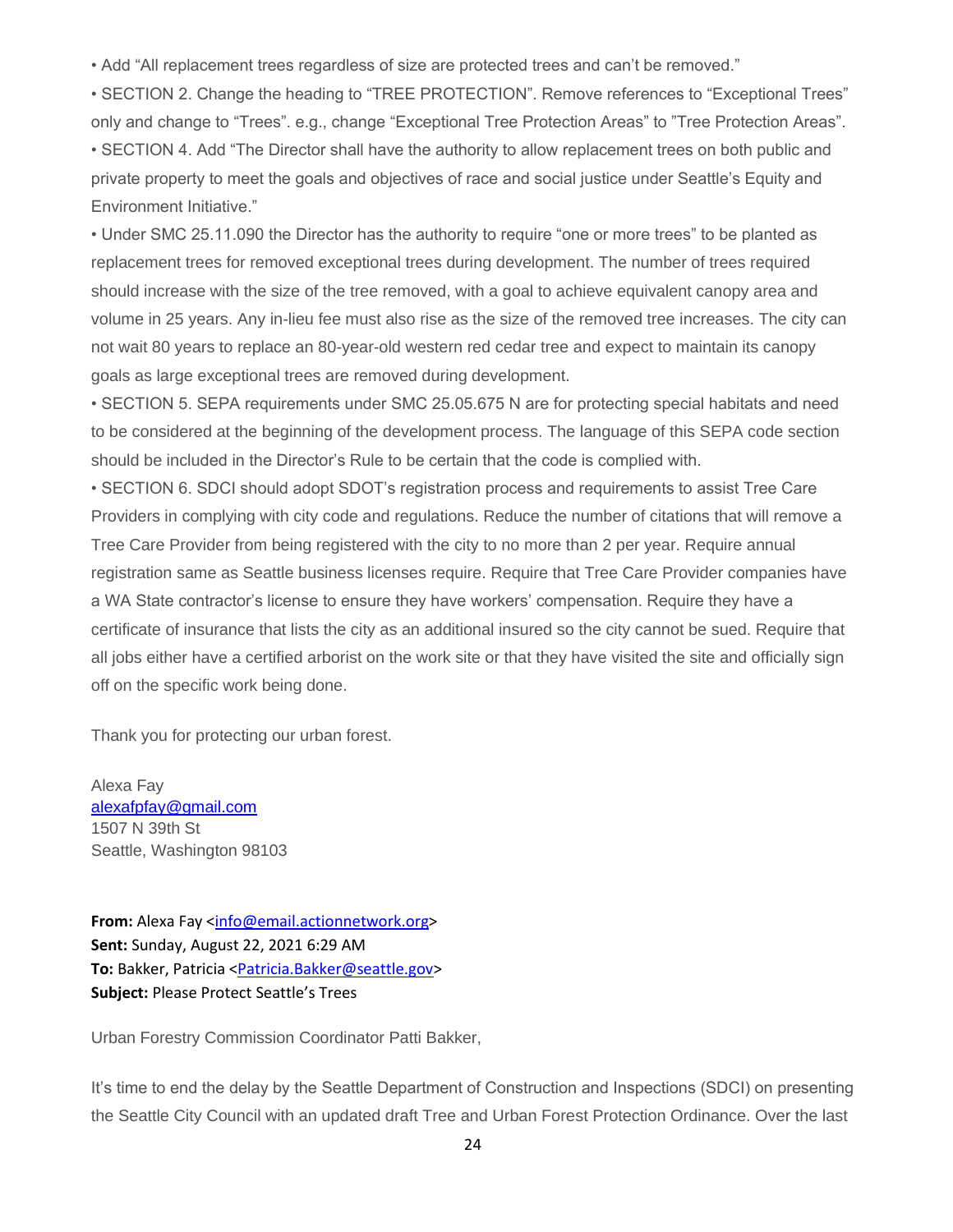12 years, the City Council has repeatedly asked SDCI for an updated workable and effective ordinance draft to consider and it is obvious SDCI is not responding as requested. In its recent Resolution 31902, the Council gave specific issues for SDCI to address.

If SDCI cannot respond in a timely manner, please remove tree and urban forestry protection from their Department. As the City Auditor proposed in 2009, transfer tree and urban forestry oversight and authority to the Office of Sustainability and the Environment. SDCI has a conflict of interest in tree oversight – their priority mission has been to help developers build, not protect trees. Years of inaction on effective oversight and protection of trees by SDCI demands that a separate entity like OSE take over the city's responsibility to protect and enhance our urban forest.

Seattle's trees and urban forest are vital to keeping our city healthy and livable. Trees and the urban forest comprise a vital green infrastructure. Trees reduce air pollution, storm water runoff and climate impacts like heat island effects, while providing essential habitat for birds and other wildlife. They are important for the physical and mental health of our residents.

Seattle's rapid growth and an outdated tree ordinance are reducing these beneficial effects as trees are removed and not replaced. It is urgent to act now to stop this continued loss of trees, particularly large mature trees and tree groves. It is important to promote environmental equity as trees are replaced.

Please update Seattle's Tree Protection Ordinance as recommended in the latest draft by the Seattle Urban Forestry Commission.

Here are the key provisions that need to be in the updated tree ordinance:

1. Expand the existing Tree Removal and Replacement Permit Program, including 2-week public notice and posting on-site, as used by the Seattle Department of Transportation (SDOT) – to cover all Significant Trees (6" and larger diameter at breast height (DBH)) on private property in all land use zones, both during development and outside development.

2. Require the replacement of all Significant Trees removed with trees that in 25 years will reach equivalent canopy volume – either on site or pay a replacement fee into a City Tree Replacement and Preservation Fund. Allow the Fund to also accept fines, donations, grants and set up easements.

3. Retain current protections for Exceptional Trees and reduce the upper threshold for Exceptional Trees to 24" DBH, protect tree groves and prohibit Significant Trees being removed on undeveloped lots.

4. Allow removal of no more than 2 Significant non-Exceptional Trees in 3 years per lot outside development

5. Establish one citywide database for applying for Tree Removal and Replacement Permits and to track changes in the tree canopy.

6. Post online all permit requests and permit approvals for public viewing.

7. Expand SDOT's existing tree service provider's registration and certification to register all Tree Service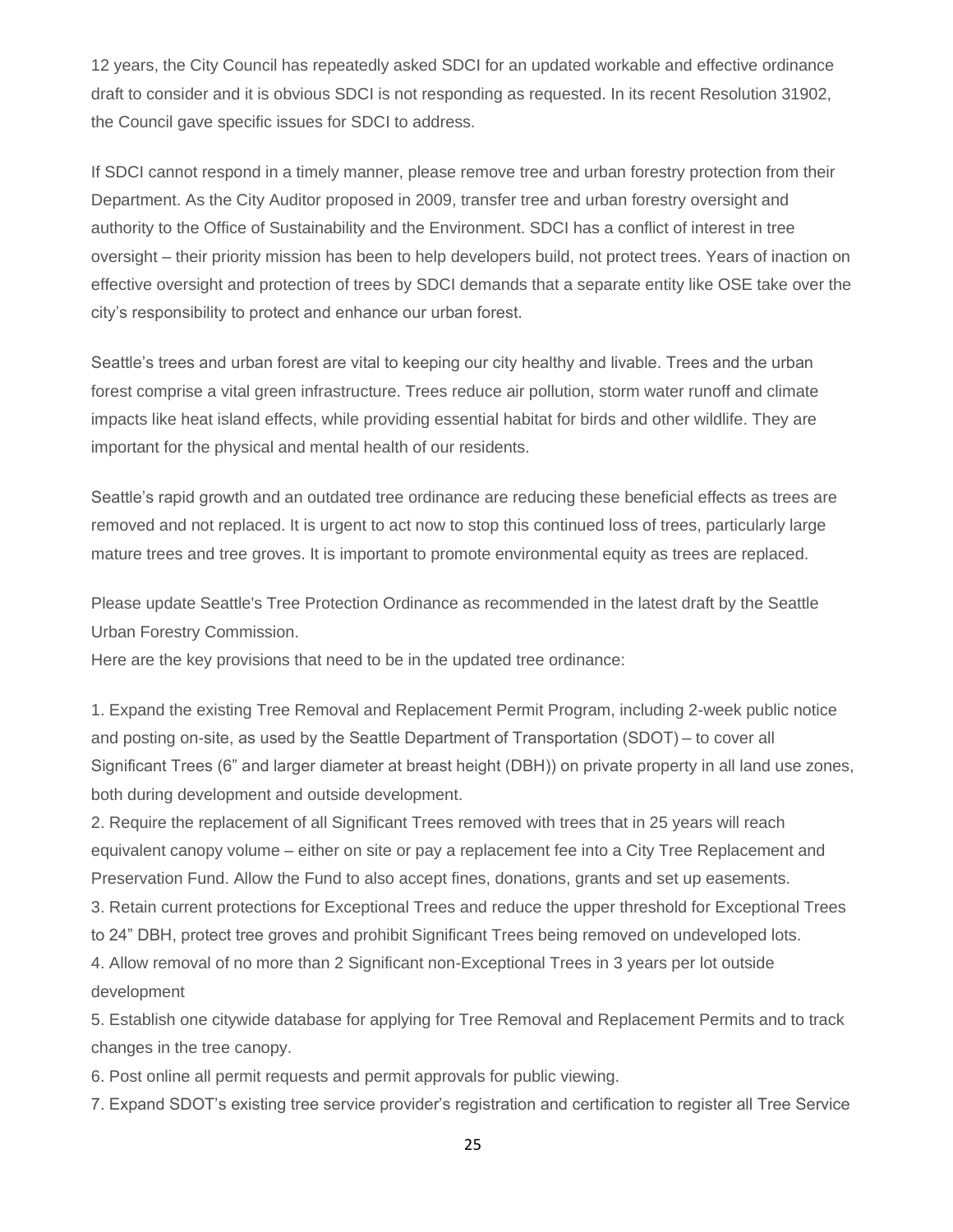Providers (arborists) working on trees in Seattle.

8. Provide adequate funding in the budget to implement and enforce the updated ordinance.

Alexa Fay [alexafpfay@gmail.com](mailto:alexafpfay@gmail.com) 1507 N 39th St Seattle, Washington 98103

**From:** Zoran Brkanac <info@email.actionnetwork.org> **Sent:** Monday, August 23, 2021 11:03 AM **To:** Bakker, Patricia <Patricia.Bakker@seattle.gov> **Subject:** End the delay! Adopt, with amendments, SDCI's Director's Rule 13-2020

Urban Forestry Commission Coordinator Patti Bakker,

As recent record temperatures have demonstrated, the climate crisis is real. Trees are a buffer to help reduce extreme temperature impacts in urban areas.

Please adopt, with the amendments recommended by the Seattle Urban Forestry Commission, SDCI's Director's Rule 13-2020 (Designation of Exceptional and Significant Trees, Tree Protection, Retention, and Tree Removal during land division, including tree service provider requirements).

Seattle must move forward now, without the delay urged by some, in adopting this updated Director's Rule with the amendments proposed below. This process of increasing protection for our urban forest was first proposed by the Seattle City Council 12 years ago and is long overdue.

The following updates as proposed in the draft Director's Rule are great steps forward:

• Reducing the upper threshold on exceptional trees to 24 inches in diameter at standard height (DSH) from 30 inches

• Designating trees 6 inches DSH and larger as protected trees, starting in the platting and short platting process

• Requiring Tree Care Providers to register with the City as the Seattle Dept. of Transportation already requires

• Continuing protection of tree groves as exceptional trees, even if a tree is removed from the grove

• Making clear that all exceptional trees removed during development must be replaced per SMC 25.11.090

• Tightening tree removal requirements for exceptional trees as hazard trees

The following changes to the draft Director's Rule are needed:

• Change Subject Title to remove words "land division" and replace with "Development"

• PURPOSE AND BACKGROUND. add "SMC 23 requires that all trees 6 inches DSH and larger must be indicated on all site plans throughout the platting and sub-platting process, and that projects must be designed to maximize the retention of existing trees. This requirement continues throughout any subsequent development on all lots in all zones in the city."

• SECTION 1. Reduce the number of trees and sizes required to be a tree grove. Kirkland, Woodinville,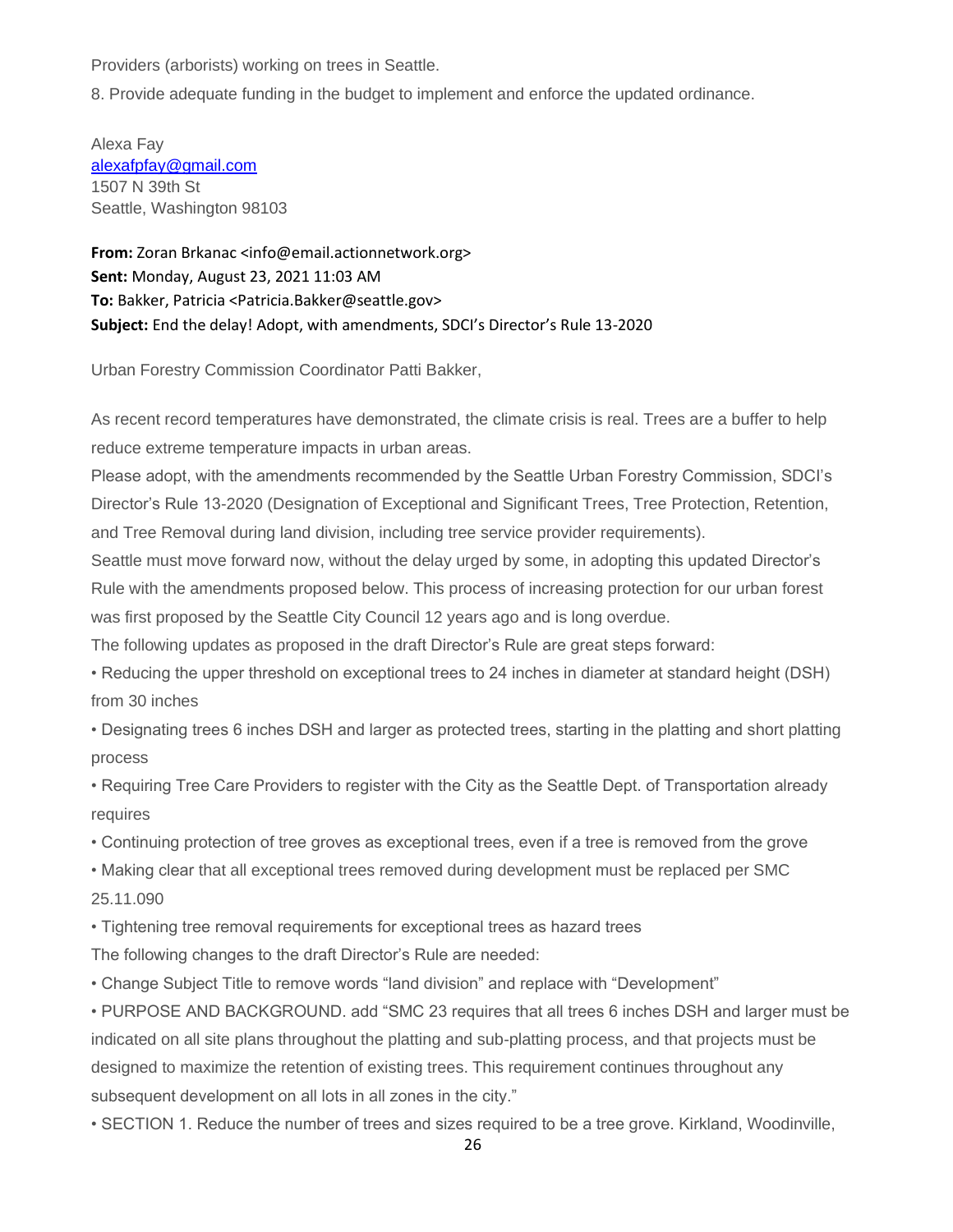and Duvall all define a tree grove as "a group of 3 or more significant trees with overlapping or touching crowns." Include street trees in groves.

• Add "Significant trees may become exceptional as they grow in size. They are future replacements in the urban forest for exceptional trees when they die. Development projects must be designed to maximize the retention of both exceptional and significant trees to maintain a diversity of tree species and ages."

• Add "All replacement trees regardless of size are protected trees and can't be removed."

• SECTION 2. Change the heading to "TREE PROTECTION". Remove references to "Exceptional Trees" only and change to "Trees". e.g., change "Exceptional Tree Protection Areas" to "Tree Protection Areas". • SECTION 4. Add "The Director shall have the authority to allow replacement trees on both public and private property to meet the goals and objectives of race and social justice under Seattle's Equity and Environment Initiative."

• Under SMC 25.11.090 the Director has the authority to require "one or more trees" to be planted as replacement trees for removed exceptional trees during development. The number of trees required should increase with the size of the tree removed, with a goal to achieve equivalent canopy area and volume in 25 years. Any in-lieu fee must also rise as the size of the removed tree increases. The city can not wait 80 years to replace an 80-year-old western red cedar tree and expect to maintain its canopy goals as large exceptional trees are removed during development.

• SECTION 5. SEPA requirements under SMC 25.05.675 N are for protecting special habitats and need to be considered at the beginning of the development process. The language of this SEPA code section should be included in the Director's Rule to be certain that the code is complied with.

• SECTION 6. SDCI should adopt SDOT's registration process and requirements to assist Tree Care Providers in complying with city code and regulations. Reduce the number of citations that will remove a Tree Care Provider from being registered with the city to no more than 2 per year. Require annual registration same as Seattle business licenses require. Require that Tree Care Provider companies have a WA State contractor's license to ensure they have workers' compensation. Require they have a certificate of insurance that lists the city as an additional insured so the city cannot be sued. Require that all jobs either have a certified arborist on the work site or that they have visited the site and officially sign off on the specific work being done.

Thank you for protecting our urban forest.

Zoran Brkanac [zxbrkanac@gmail.com](mailto:zxbrkanac@gmail.com) 1216 26th Ave E Seattle, Washington 98112

**From:** Natalie Hodis <info@email.actionnetwork.org> **Sent:** Saturday, August 28, 2021 6:40 PM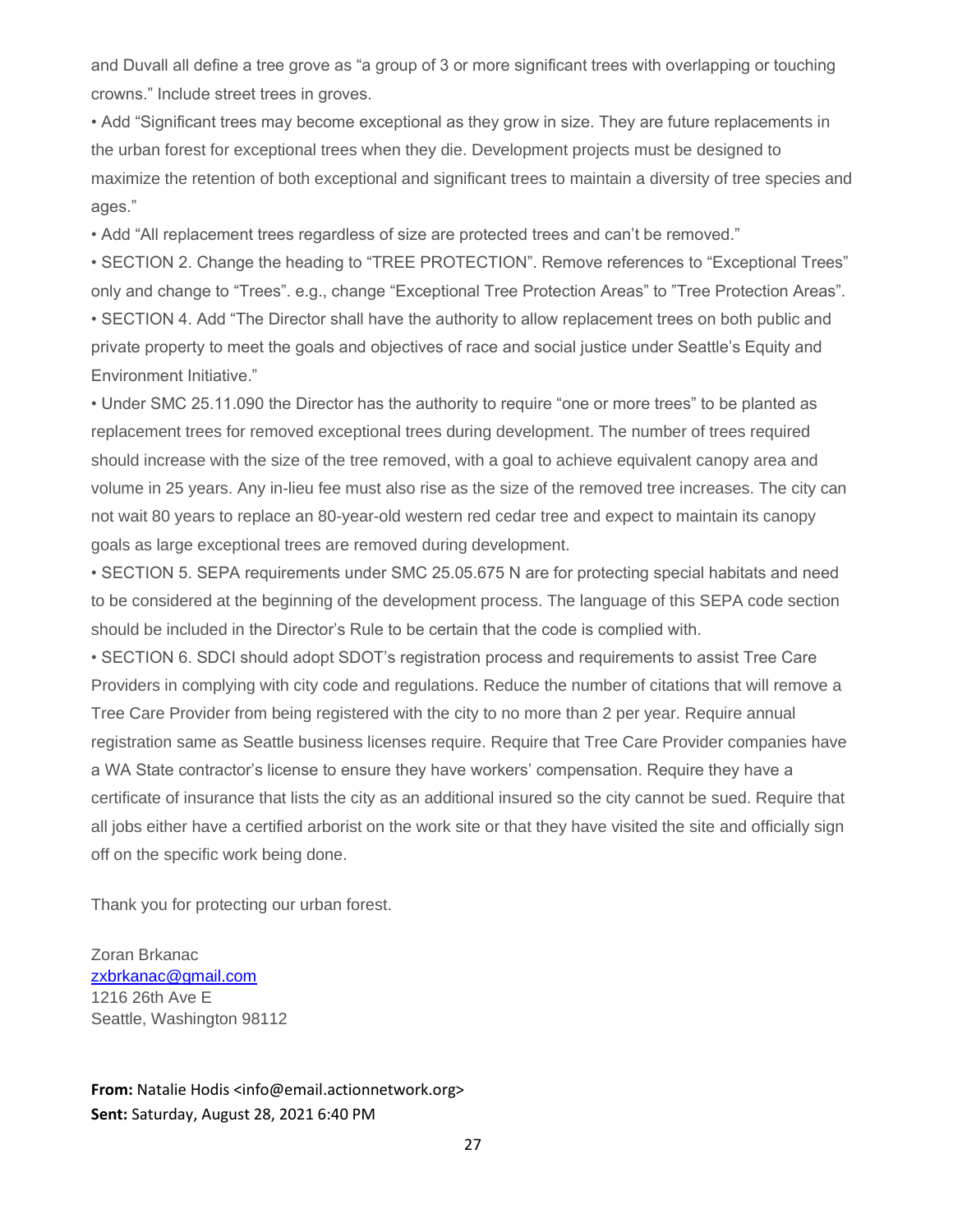#### **To:** Bakker, Patricia <Patricia.Bakker@seattle.gov>

### **Subject:** End the delay! Adopt, with amendments, SDCI's Director's Rule 13-2020

Urban Forestry Commission Coordinator Patti Bakker,

As recent record temperatures have demonstrated, the climate crisis is real. Trees are a buffer to help reduce extreme temperature impacts in urban areas.

Please adopt, with the amendments recommended by the Seattle Urban Forestry Commission, SDCI's Director's Rule 13-2020 (Designation of Exceptional and Significant Trees, Tree Protection, Retention, and Tree Removal during land division, including tree service provider requirements).

Seattle must move forward now, without the delay urged by some, in adopting this updated Director's Rule with the amendments proposed below. This process of increasing protection for our urban forest was first proposed by the Seattle City Council 12 years ago and is long overdue.

The following updates as proposed in the draft Director's Rule are great steps forward:

• Reducing the upper threshold on exceptional trees to 24 inches in diameter at standard height (DSH) from 30 inches

• Designating trees 6 inches DSH and larger as protected trees, starting in the platting and short platting process

• Requiring Tree Care Providers to register with the City as the Seattle Dept. of Transportation already requires

• Continuing protection of tree groves as exceptional trees, even if a tree is removed from the grove

• Making clear that all exceptional trees removed during development must be replaced per SMC 25.11.090

• Tightening tree removal requirements for exceptional trees as hazard trees

The following changes to the draft Director's Rule are needed:

• Change Subject Title to remove words "land division" and replace with "Development"

• PURPOSE AND BACKGROUND. add "SMC 23 requires that all trees 6 inches DSH and larger must be indicated on all site plans throughout the platting and sub-platting process, and that projects must be designed to maximize the retention of existing trees. This requirement continues throughout any subsequent development on all lots in all zones in the city."

• SECTION 1. Reduce the number of trees and sizes required to be a tree grove. Kirkland, Woodinville, and Duvall all define a tree grove as "a group of 3 or more significant trees with overlapping or touching crowns." Include street trees in groves.

• Add "Significant trees may become exceptional as they grow in size. They are future replacements in the urban forest for exceptional trees when they die. Development projects must be designed to maximize the retention of both exceptional and significant trees to maintain a diversity of tree species and ages."

• Add "All replacement trees regardless of size are protected trees and can't be removed."

• SECTION 2. Change the heading to "TREE PROTECTION". Remove references to "Exceptional Trees"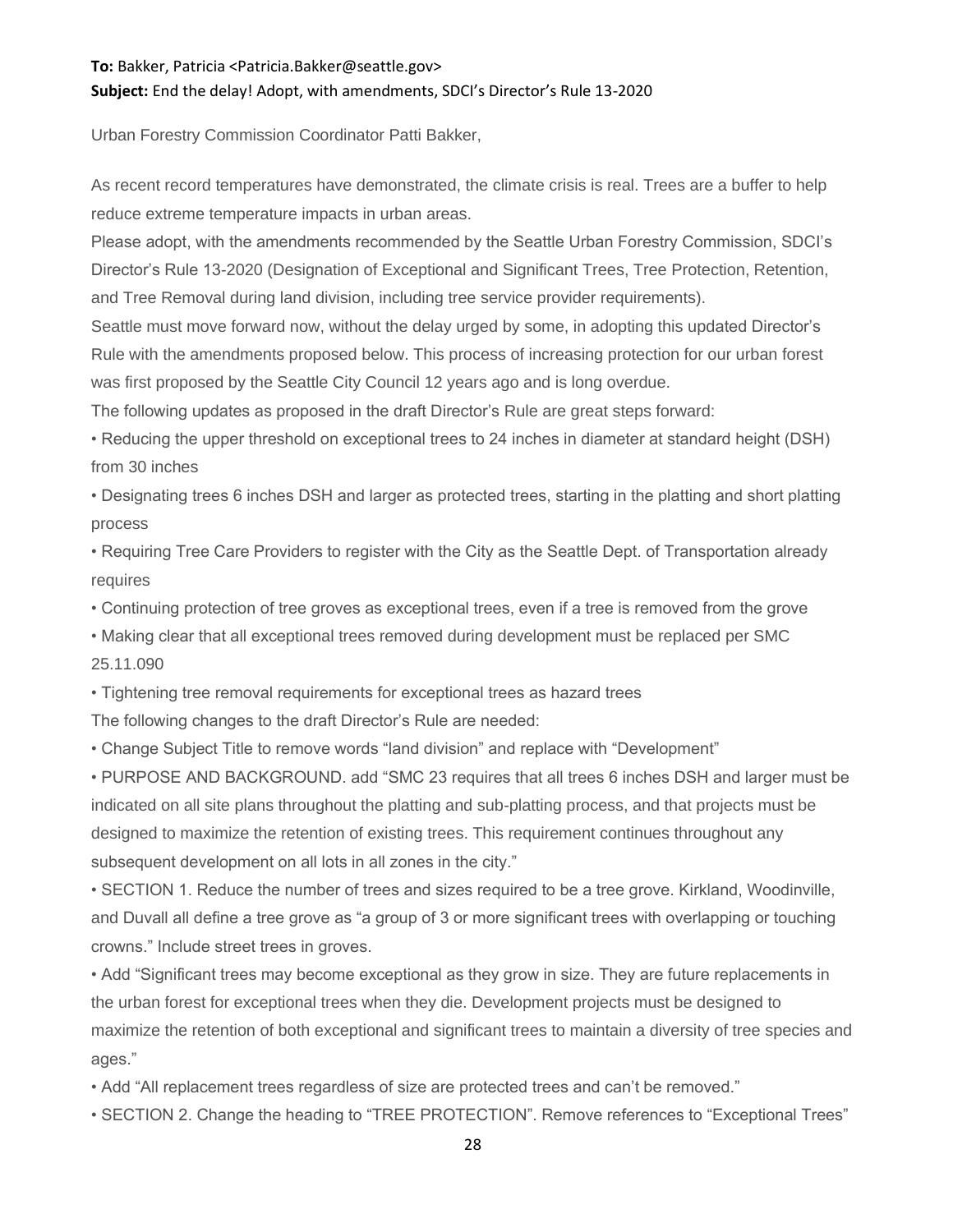only and change to "Trees". e.g., change "Exceptional Tree Protection Areas" to "Tree Protection Areas". • SECTION 4. Add "The Director shall have the authority to allow replacement trees on both public and private property to meet the goals and objectives of race and social justice under Seattle's Equity and Environment Initiative."

• Under SMC 25.11.090 the Director has the authority to require "one or more trees" to be planted as replacement trees for removed exceptional trees during development. The number of trees required should increase with the size of the tree removed, with a goal to achieve equivalent canopy area and volume in 25 years. Any in-lieu fee must also rise as the size of the removed tree increases. The city can not wait 80 years to replace an 80-year-old western red cedar tree and expect to maintain its canopy goals as large exceptional trees are removed during development.

• SECTION 5. SEPA requirements under SMC 25.05.675 N are for protecting special habitats and need to be considered at the beginning of the development process. The language of this SEPA code section should be included in the Director's Rule to be certain that the code is complied with.

• SECTION 6. SDCI should adopt SDOT's registration process and requirements to assist Tree Care Providers in complying with city code and regulations. Reduce the number of citations that will remove a Tree Care Provider from being registered with the city to no more than 2 per year. Require annual registration same as Seattle business licenses require. Require that Tree Care Provider companies have a WA State contractor's license to ensure they have workers' compensation. Require they have a certificate of insurance that lists the city as an additional insured so the city cannot be sued. Require that all jobs either have a certified arborist on the work site or that they have visited the site and officially sign off on the specific work being done.

Thank you for protecting our urban forest.

Natalie Hodis [natalie.hodis@icloud.com](mailto:natalie.hodis@icloud.com) 1914 Republican Street Seattle, Washington 98112

**From:** Luke Winsor <info@email.actionnetwork.org> **Sent:** Wednesday, September 1, 2021 8:55 AM **To:** Bakker, Patricia <Patricia.Bakker@seattle.gov> **Subject:** Keep Seattle Livable!

Urban Forestry Commission Coordinator Patti Bakker,

It's time to end the delay by the Seattle Department of Construction and Inspections (SDCI) on presenting the Seattle City Council with an updated draft Tree and Urban Forest Protection Ordinance. Over the last 12 years, the City Council has repeatedly asked SDCI for an updated workable and effective ordinance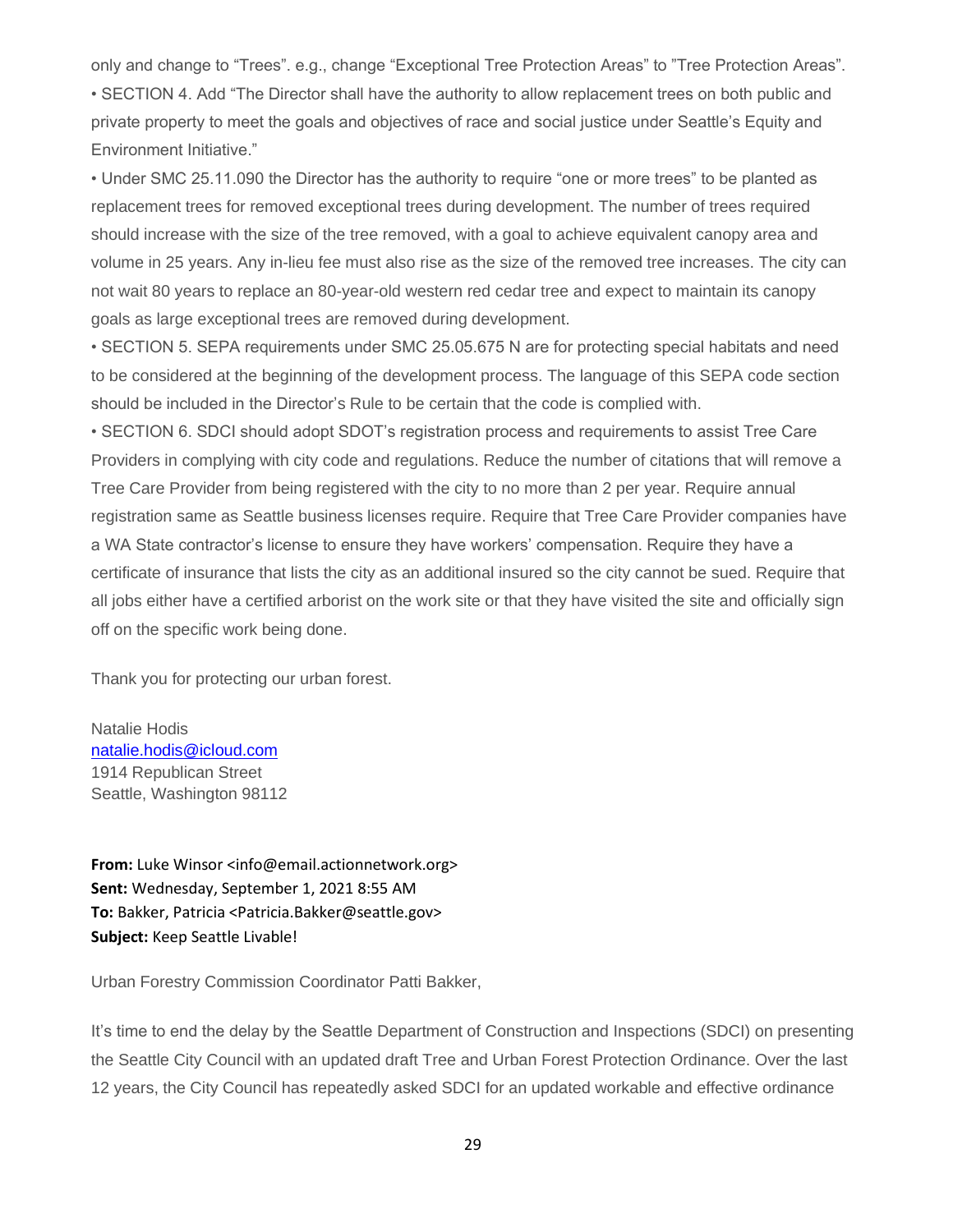draft to consider and it is obvious SDCI is not responding as requested. In its recent Resolution 31902, the Council gave specific issues for SDCI to address.

If SDCI cannot respond in a timely manner, please remove tree and urban forestry protection from their Department. As the City Auditor proposed in 2009, transfer tree and urban forestry oversight and authority to the Office of Sustainability and the Environment. SDCI has a conflict of interest in tree oversight – their priority mission has been to help developers build, not protect trees. Years of inaction on effective oversight and protection of trees by SDCI demands that a separate entity like OSE take over the city's responsibility to protect and enhance our urban forest.

Seattle's trees and urban forest are vital to keeping our city healthy and livable. Trees and the urban forest comprise a vital green infrastructure. Trees reduce air pollution, storm water runoff and climate impacts like heat island effects, while providing essential habitat for birds and other wildlife. They are important for the physical and mental health of our residents.

Seattle's rapid growth and an outdated tree ordinance are reducing these beneficial effects as trees are removed and not replaced. It is urgent to act now to stop this continued loss of trees, particularly large mature trees and tree groves. It is important to promote environmental equity as trees are replaced.

Please update Seattle's Tree Protection Ordinance as recommended in the latest draft by the Seattle Urban Forestry Commission.

Here are the key provisions that need to be in the updated tree ordinance:

1. Expand the existing Tree Removal and Replacement Permit Program, including 2-week public notice and posting on-site, as used by the Seattle Department of Transportation (SDOT) – to cover all Significant Trees (6" and larger diameter at breast height (DBH)) on private property in all land use zones, both during development and outside development.

2. Require the replacement of all Significant Trees removed with trees that in 25 years will reach equivalent canopy volume – either on site or pay a replacement fee into a City Tree Replacement and Preservation Fund. Allow the Fund to also accept fines, donations, grants and set up easements.

3. Retain current protections for Exceptional Trees and reduce the upper threshold for Exceptional Trees to 24" DBH, protect tree groves and prohibit Significant Trees being removed on undeveloped lots.

4. Allow removal of no more than 2 Significant non-Exceptional Trees in 3 years per lot outside development

5. Establish one citywide database for applying for Tree Removal and Replacement Permits and to track changes in the tree canopy.

6. Post online all permit requests and permit approvals for public viewing.

7. Expand SDOT's existing tree service provider's registration and certification to register all Tree Service